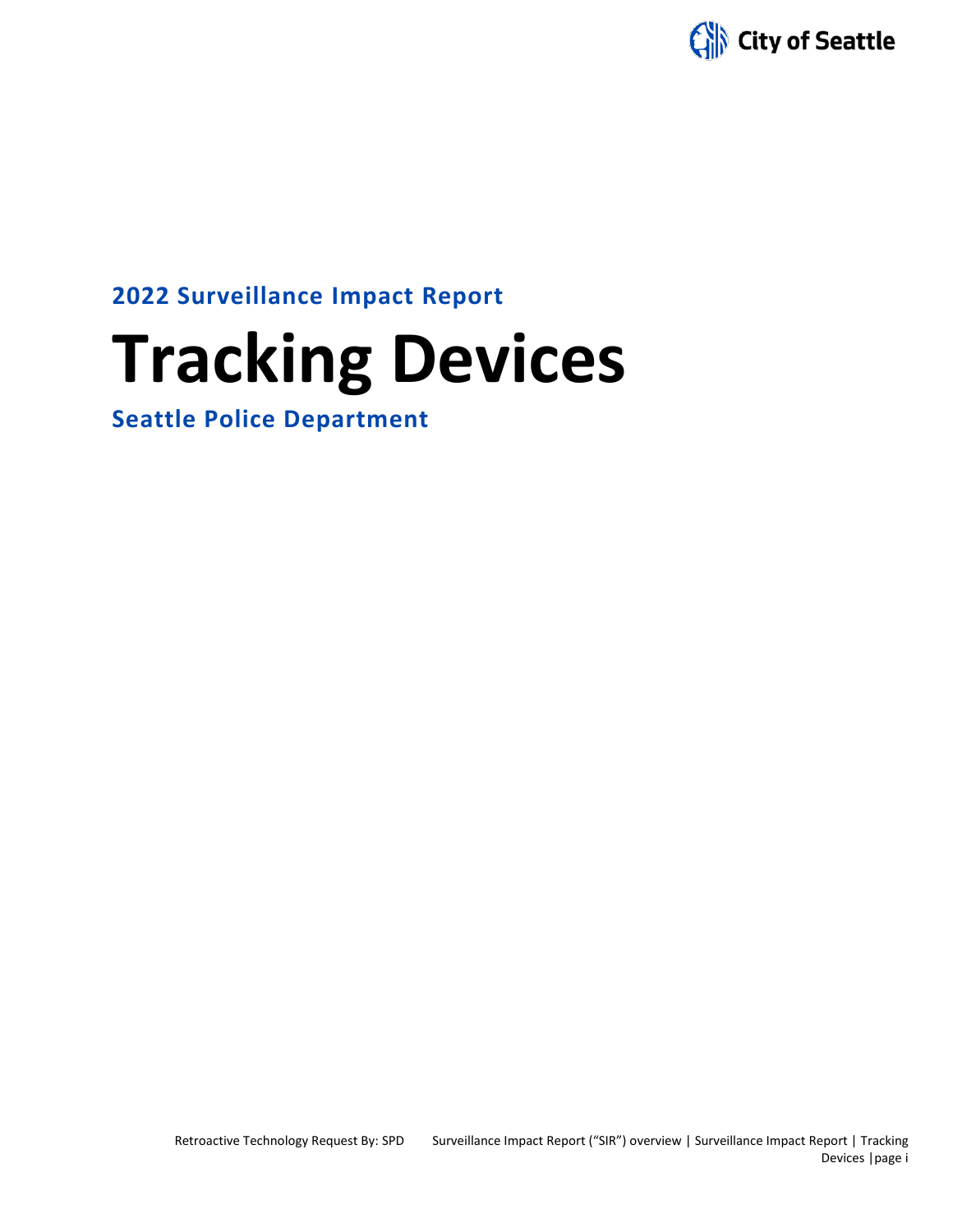

# **Surveillance Impact Report ("SIR") overview**

# **About the Surveillance Ordinance**

The Seattle City Council passed Ordinance [125376,](http://seattle.legistar.com/LegislationDetail.aspx?ID=2981172&GUID=0B2FEFC0-822F-4907-9409-E318537E5330&Options=Advanced&Search=) also referred to as the "Surveillance Ordinance," on September 1, 2017. SMC 14.18.020.b.1 charges the City's executive with developing a process to identify surveillance technologies subject to the ordinance. Seattle IT, on behalf of the executive, developed and implemented a process through which a privacy and surveillance review is completed prior to the acquisition of new technologies. This requirement, and the criteria used in the review process, are documented in Seattle IT [Policy PR-02,](https://seattlegov.sharepoint.com/sites/IT-CDR/Operating_Docs/PR-02SurveillancePolicy.pdf) the "Surveillance Policy".

# **How this Document is Completed**

This document is completed by the requesting department staff, support and coordinated by the Seattle Information Technology Department ("Seattle IT"). As Seattle IT and department staff complete the document, they should keep the following in mind.

- 1. Responses to questions should be in the text or check boxes only; all other information (questions, descriptions, etc.) Should **not** be edited by the department staff completing this document.
- 2. All content in this report will be available externally to the public. With this in mind, avoid using acronyms, slang, or other terms which may not be well-known to external audiences. Additionally, responses should be written using principally non-technical language to ensure they are accessible to audiences unfamiliar with the topic.

# **Surveillance Ordinance Review Process**

The following is a high-level outline of the complete SIR review process.

| <b>Upcoming</b><br>for Review                                                                                                               | <b>Initial Draft</b>                                                 | Open<br>Comment<br>Period                                                                                                                                                                                                   | <b>Final Draft</b>                                                                                                                                                  | <b>Working</b><br>Group                                                                                                                                                                                                                  | Council<br><b>Review</b>                                                                              |
|---------------------------------------------------------------------------------------------------------------------------------------------|----------------------------------------------------------------------|-----------------------------------------------------------------------------------------------------------------------------------------------------------------------------------------------------------------------------|---------------------------------------------------------------------------------------------------------------------------------------------------------------------|------------------------------------------------------------------------------------------------------------------------------------------------------------------------------------------------------------------------------------------|-------------------------------------------------------------------------------------------------------|
| The technology is<br>upcoming for<br>review, but the<br>department has<br>not begun drafting<br>the surveillance<br>impact report<br>(SIR). | Work on the initial<br>draft of the SIR is<br>currently<br>underway. | The initial draft of<br>the SIR and<br>supporting<br>materials have<br>been released for<br>public review and<br>comment. During<br>this time, one or<br>more public<br>meetings will take<br>place to solicit<br>feedback. | During this stage<br>the SIR, including<br>collection of all<br>public comments<br>related to the<br>specific<br>technology, is<br>being compiled<br>and finalized. | The surveillance<br>advisory working<br>group will review<br>each SIR's final<br>draft and<br>complete a civil<br>liberties and<br>privacy<br>assessment, which<br>will then be<br>included with the<br>SIR and submitted<br>to Council. | City Council will<br>decide on the use<br>of the surveillance<br>technology, by full<br>Council vote. |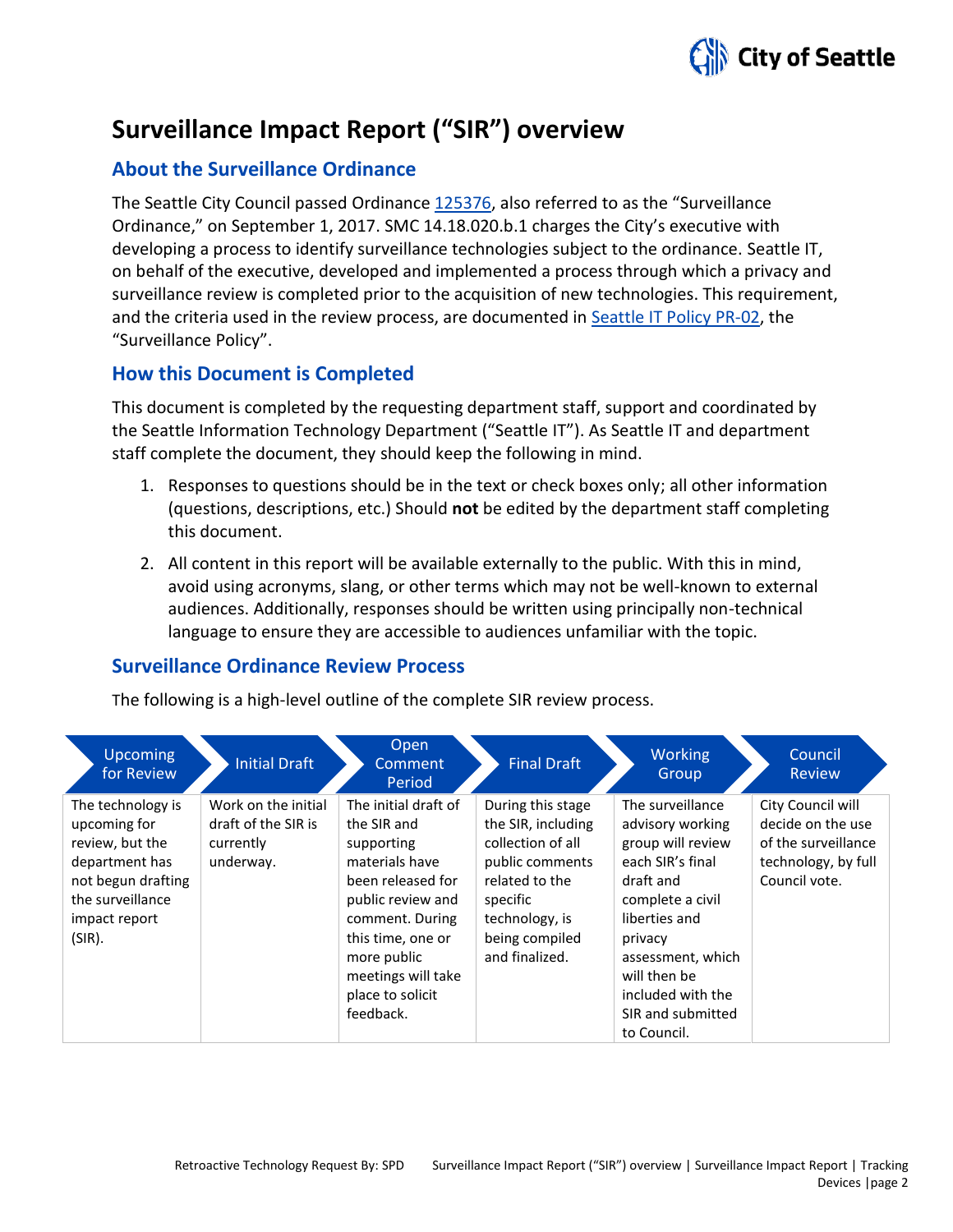

# **Privacy Impact Assessment**

# **Purpose**

A Privacy Impact Assessment ("PIA") is a method for collecting and documenting detailed information collected in order to conduct an in-depth privacy review of a program or project. A PIA asks questions about the collection, use, sharing, security and access controls for data that is gathered using a technology or program. It also requests information about policies, training and documentation that govern use of the technology. The PIA responses are used to determine privacy risks associated with a project and mitigations that may reduce some or all of those risks. In the interests of transparency about data collection and management, the City of Seattle has committed to publishing all PIAs on an outward facing website for public access.

# **When is a Privacy Impact Assessment Required?**

A PIA may be required in two circumstances.

- 1. When a project, technology, or other review has been flagged as having a high privacy risk.
- 2. When a technology is required to complete the surveillance impact report process. This is one deliverable that comprises the report.

# **1.0 Abstract**

# **1.1 Please provide a brief description (one paragraph) of the purpose and proposed use of the project/technology.**

Seattle Police Department (SPD) utilizes geolocation trackers to track and locate vehicle information during criminal investigations. Geolocation trackers are devices that SPD utilizes as a tool to locate and track the movements and locations of vehicles. Trackers are utilized only after obtaining legal authority via a court order or consent, and once the consent or terms of the order have expired all data collected is maintained only in the investigation file.

# **1.2 Explain the reason the project/technology is being created or updated and why the PIA is required.**

Tracker technology directly tracks and collects location information of vehicles, and indirectly tracks and collects the same information about individuals. Despite the requirement that trackers be utilized only pursuant to a search warrant or with consent, this could raise potential privacy concerns, such as general surveillance or tracking of the general public.

# **2.0 Project / Technology Overview**

Provide an overview of the project or technology. The overview gives the context and background necessary to understand the purpose, mission and justification for the project / technology proposed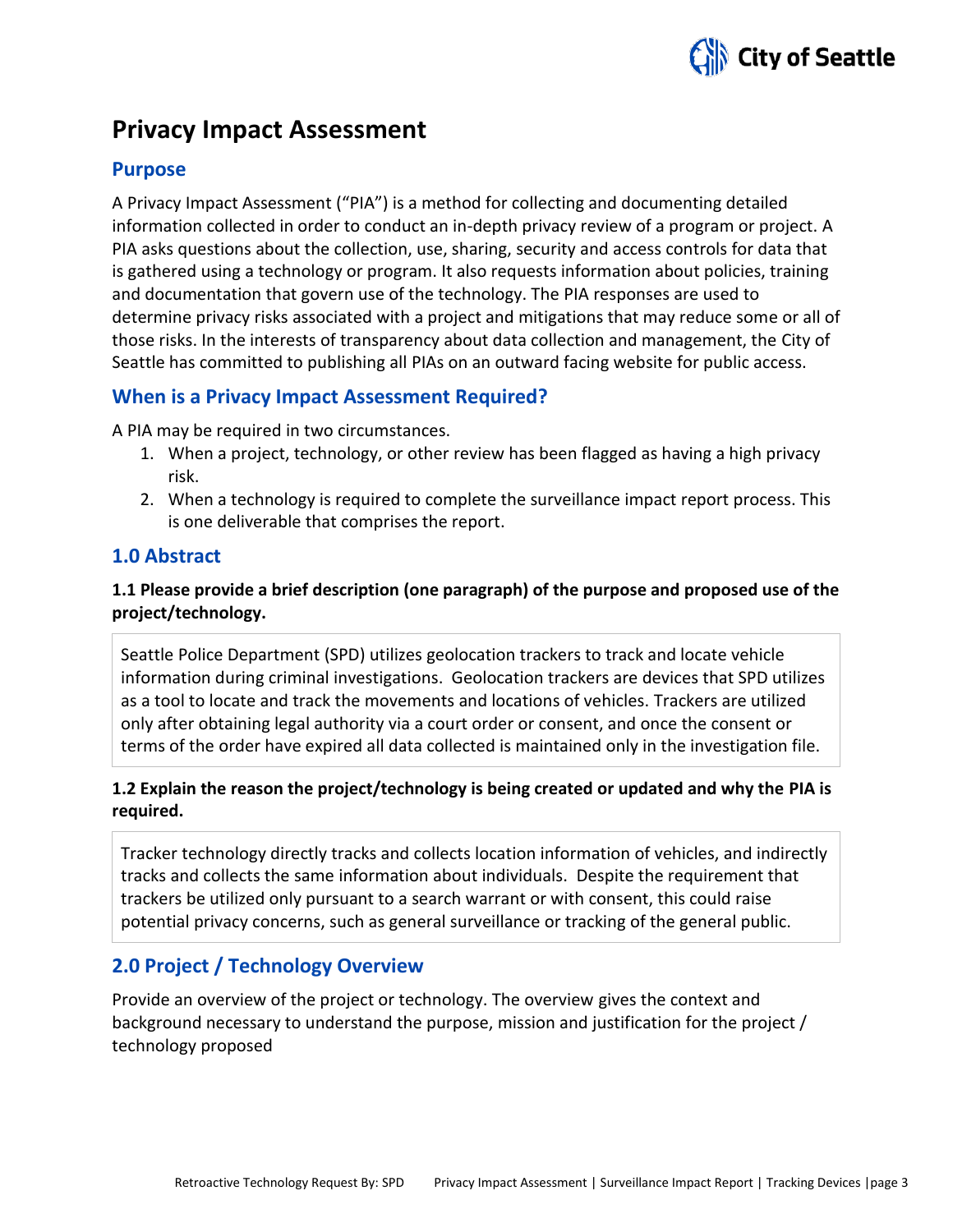

#### **2.1 Describe the benefits of the project/technology.**

Trackers allow SPD to remotely track vehicles electronically. They also allow SPD to locate vehicles and individuals that are sought in connection with an active investigation. They are only utilized with consent of a witness, a confidential informant, or within the scope of a judicially-issued search warrant. Without this technology, SPD would be unable to collect important evidence in some criminal investigations.

#### **2.2 Provide any data or research demonstrating anticipated benefits.**

The primary benefit of these tracking systems is in the gathering of evidence used in the resolution of criminal investigations. Proper gathering of location evidence of criminal activity by the police supports SPD's mission to prevent crime, enforce the law, and support quality public safety. "The value of employing electronic surveillance in the investigation of some forms of serious crime, in particular organized crime, is unquestionable. It allows the gathering of information unattainable through other means."<sup>1</sup>

In the case of the United States vs. Katzin, the U.S. Court of Appeals ruled law enforcement officials are allowed to use location tracking devices to trace a suspect's vehicle and monitor their activity once a warrant is properly obtained—which prevents law enforcement from trampling on a person's Fourth Amendment rights that protect them from "unreasonable searches and seizures."<sup>2</sup>

<sup>&</sup>lt;sup>1</sup> https://www.unodc.org/documents/organized-crime/Law-Enforcement/Electronic\_surveillance.pdf

<sup>2</sup> https://info.rastrac.com/blog/police-gps-tracking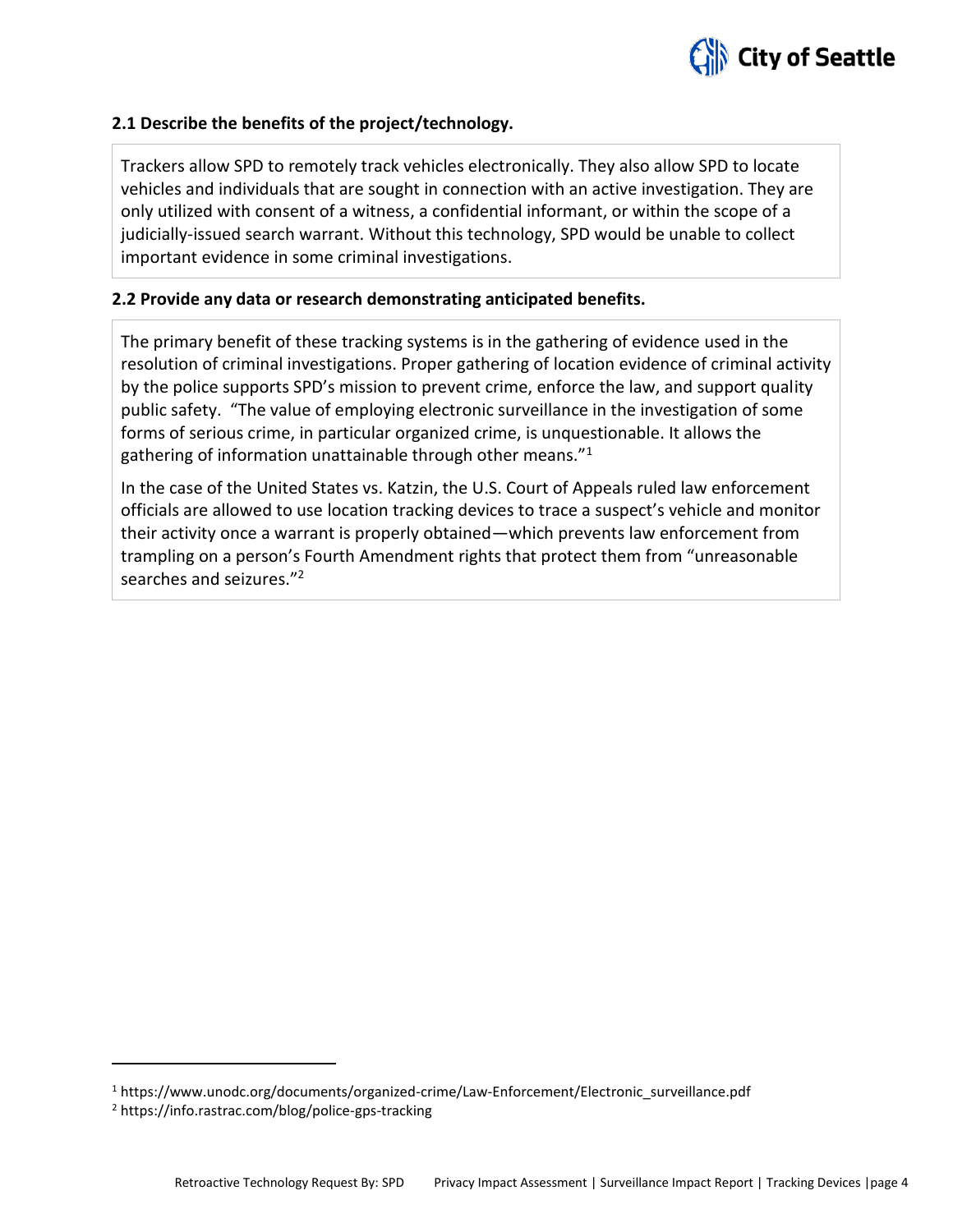

#### **2.3 Describe the technology involved.**

Tracking technology consists of interconnected hardware and software. The hardware, a real-time tracking and data logger, is a compact unit that adheres to or rides along with a targeted vehicle. These trackers are location tracking devices that report latitude and longitude coordinates on a pre-determined schedule that can be adjusted by users remotely. The hardware also logs high temperature alerts, low battery alerts, device removal, power/shut down alerts and battery level. The software consists of an online portal that collects the information captured by the hardware, and allows for graphic representation of that information, including mapping of locations and movement, alerts for established events (i.e., a vehicle has moved beyond an established boundary, etc.), and scheduling of "checkins" (the reporting interval records the locations set in seconds, minutes or hours).

The data captured by a device is downloaded out of the online portal after the conclusion of a tracking schedule (due to the expiration of a search warrant or an investigation) and is provided to the Officer/Detective leading the investigation. The data is then purged from the software and the hardware is reset for future deployment, meaning no data captured is stored in any location other than the investigation file. This is in keeping with Washington State Retention Schedule for Records Documented as Part of More Formalized Records [\(GS2016-009](https://www.sos.wa.gov/_assets/archives/recordsmanagement/local-government-common-records-retention-schedule-core-v.4.0-(may-2017).pdf)). It requires that such records be retained "until verification of successful conversion/keying/transcription then destroy."

In the beginning of 2020, cellular providers in the USA announced that the existing 3G cell networks would be decommissioned in 2022 as the newer 5G networks were phased in. Many of the existing SPD tracking devices were tied to the older 3G network and have been or will need to be replaced with similar-functioning updated 5G versions of the same location tracking technology.

#### **2.4 Describe how the project or use of technology relates to the department's mission.**

Utilizing location tracking devices to locate vehicles in pursuit of an investigation helps SPD to mitigate serious and/or violent criminal activity and reduce crime.

#### **2.5 Who will be involved with the deployment and use of the project / technology?**

Maintenance and utilization of vehicle trackers is managed by the Technical and Electronic Support Unit (TESU).

For deployment of location trackers for investigations by TESU, the requesting Officer/Detective completes requests for deployment (including a Request Form that must be completed, which includes the active search warrant number). A TESU supervisor then approves the request before a tracking device is assigned and deployed to an investigating Officer/Detective. All requests are filed with TESU and maintained within the unit, available for audit.

#### **3.0 Use Governance**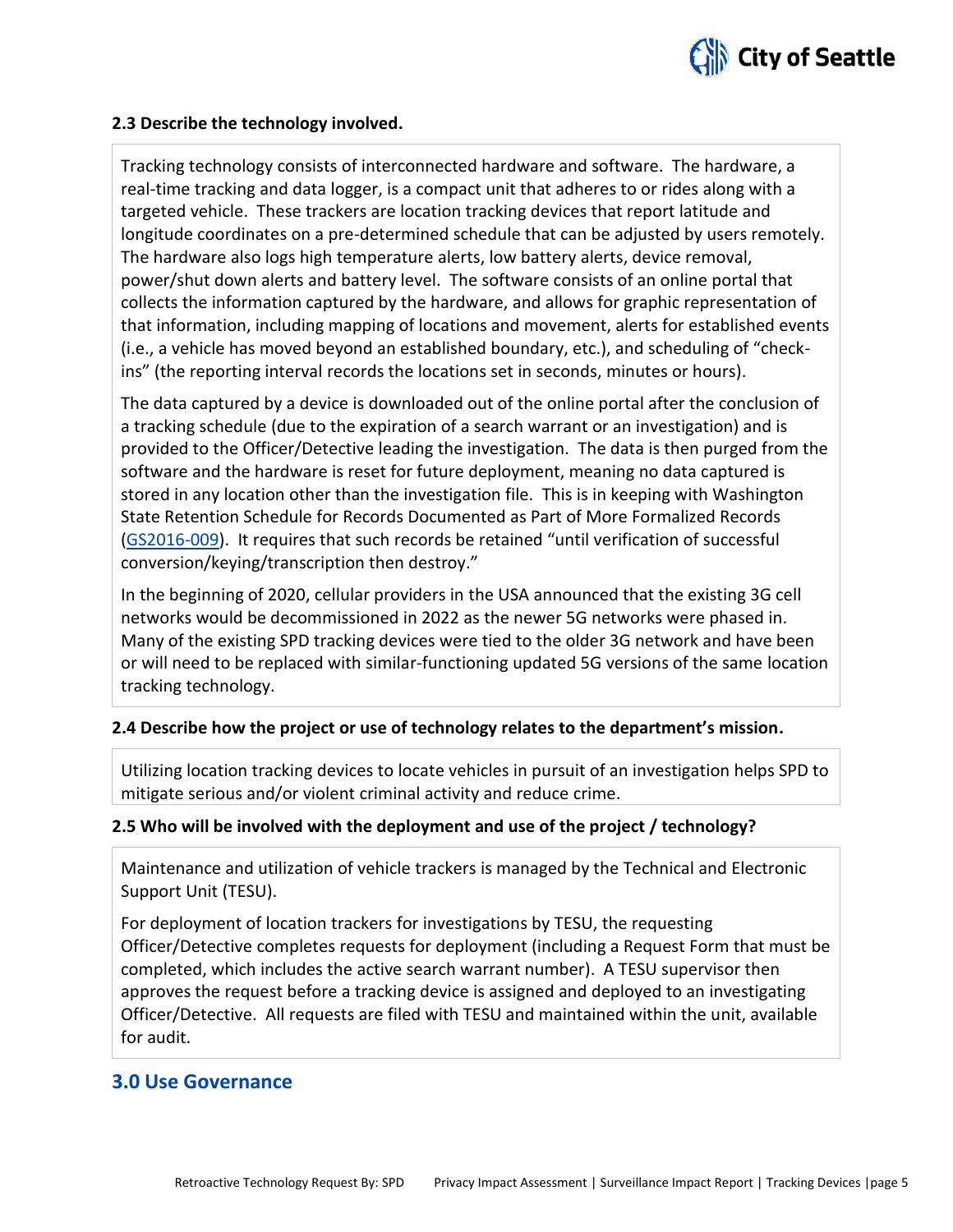

Provide an outline of any rules that will govern the use of the project / technology. Please note: non-City entities contracting with the City are bound by restrictions specified in the surveillance ordinance and privacy principles and must provide written procedures for how the entity will comply with any restrictions identified.

#### **3.1 Describe the processes that are required prior to each use, or access to the technology, such as a notification, or check-in, check-out of equipment.**

Each application of tracking technology is screened by the TESU supervisor and held to a legal standard of consent or court issued search warrant. The process is as follows: one member of the Unit is tasked with receiving requests for deployment (including a Request Form that must be completed by the requesting Officer/Detective, which includes the active search warrant number). A TESU supervisor then approves the request before a tracking device is assigned and deployed to an investigating Officer/Detective. All requests are filed with TESU and maintained within the unit, available for audit.

# **3.2 List the legal standards or conditions, if any, that must be met before the project / technology is used.**

Tracking devices are only utilized with express consent or search warrant authority. SPD must comply with all legal requirements for securing consent or a search warrant (see [US v. Jones](https://www.supremecourt.gov/opinions/11pdf/10-1259.pdf) and **State v. Jackson**).

# **3.3 Describe the policies and training required of all personnel operating the project / technology, and who has access to ensure compliance with use and management policies.**

Unit supervisors are responsible for screening all deployments as well as ensuring that staff receive adequate training specific to the involved technologies.

TESU personnel are trained by the vendor in the use of the hardware and software. When an Officer/Detective requests and deploys a tracking device from TESU, TESU personnel train the Officer/Detective in the tracker's use.

If the geolocation tracking device is being utilized pursuant to a search warrant, the warrant dictates the scope and parameters of the information collected.

[SPD Policy 6.060](http://www.seattle.gov/police-manual/title-6---arrests-search-and-seizure/6060---collection-of-information-for-law-enforcement-purposes) requires that "information will be gathered and recorded in a manner that does not unreasonably infringe upon: individual rights, liberties, and freedoms guaranteed by the Constitution of the United States and the State of Washington, including freedom of speech, press, association, and assembly; liberty of conscience; the exercise of religion; the right to petition government for redress of grievances; and the right to privacy."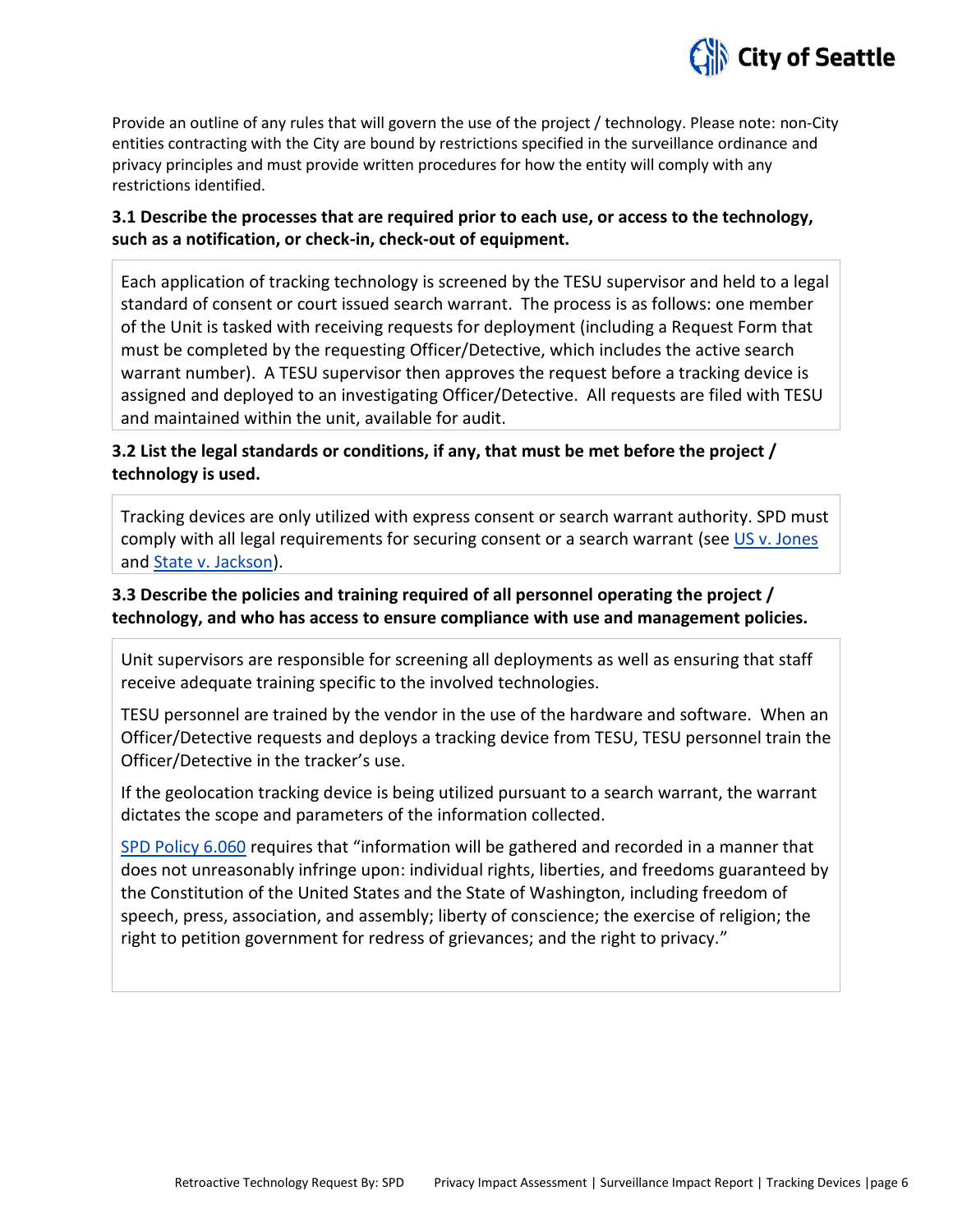

# **4.0 Data Collection and Use**

**4.1 Provide details about what information is being collected from sources other than an individual, including other IT systems, systems of record, commercial data aggregators, publicly available data and/or other City departments.**

Officers/Detectives obtain search warrants or consent to deploy vehicle tracking devices. The information is gathered consistent with [SPD Policy 6.060,](http://www.seattle.gov/police-manual/title-6---arrests-search-and-seizure/6060---collection-of-information-for-law-enforcement-purposes) such that it does not reasonably infringe upon "individual rights, liberties, and freedoms guaranteed by the Constitution of the United States and the State of Washington, including freedom of speech, press, association, and assembly; liberty of conscience the exercise of religion; the right to petition government for redress of grievances; and the right to privacy."

Vehicle tracking data is temporarily stored by third-party vendors (as described in 2.3 above), until the schedule for collection of data has expired (per the search warrant or consent authorities), at which time all data collected is downloaded and attached to the investigation file. This is in keeping with the Washington State Local Government Common Records [Retention Schedule](https://www.sos.wa.gov/_assets/archives/recordsmanagement/local-government-common-records-retention-schedule-core-v.4.0-(may-2017).pdf) Disposition Authority Number GS2016-009 Rev. 0, governing retention of records documented as part of more formalized records, and requiring that SPD "retain until verification of successful conversion/keying/transcription, then destroy."

#### **4.2 What measures are in place to minimize inadvertent or improper collection of data?**

Equipment deployment is constrained to the conditions stipulated by the consent or court order providing the legal authority. All deployments of tracking technology are documented and subject to audit by the Office of Inspector General and Federal Monitor at any time.

Data collected is provided to the case Detective for the investigation and no data is retained by the Technical and Electronic Support Unit.

# **4.3 How and when will the project / technology be deployed or used? By whom? Who will determine when the project / technology is deployed and used?**

Officers/Detectives will provide written consent and/or a court approved warrant for all vehicle tracking technology deployments, via the Request Form process. The Technical and Electronic Support Unit Supervisor will screen all tracking technology deployments to ensure that the appropriate authorities are in place before approving deployment of tracking technology.

#### **4.4 How often will the technology be in operation?**

Trackers are used, as appropriate, when supported by a search warrant or consent (of a witness or a confidential informant), in conjunction with an active investigation. The length of time that any one tracker might be utilized in an investigation is established, and constrained, by parameters established within the requisite search warrant.

#### **4.5 What is the permanence of the installation? Is it installed permanently, or temporarily?**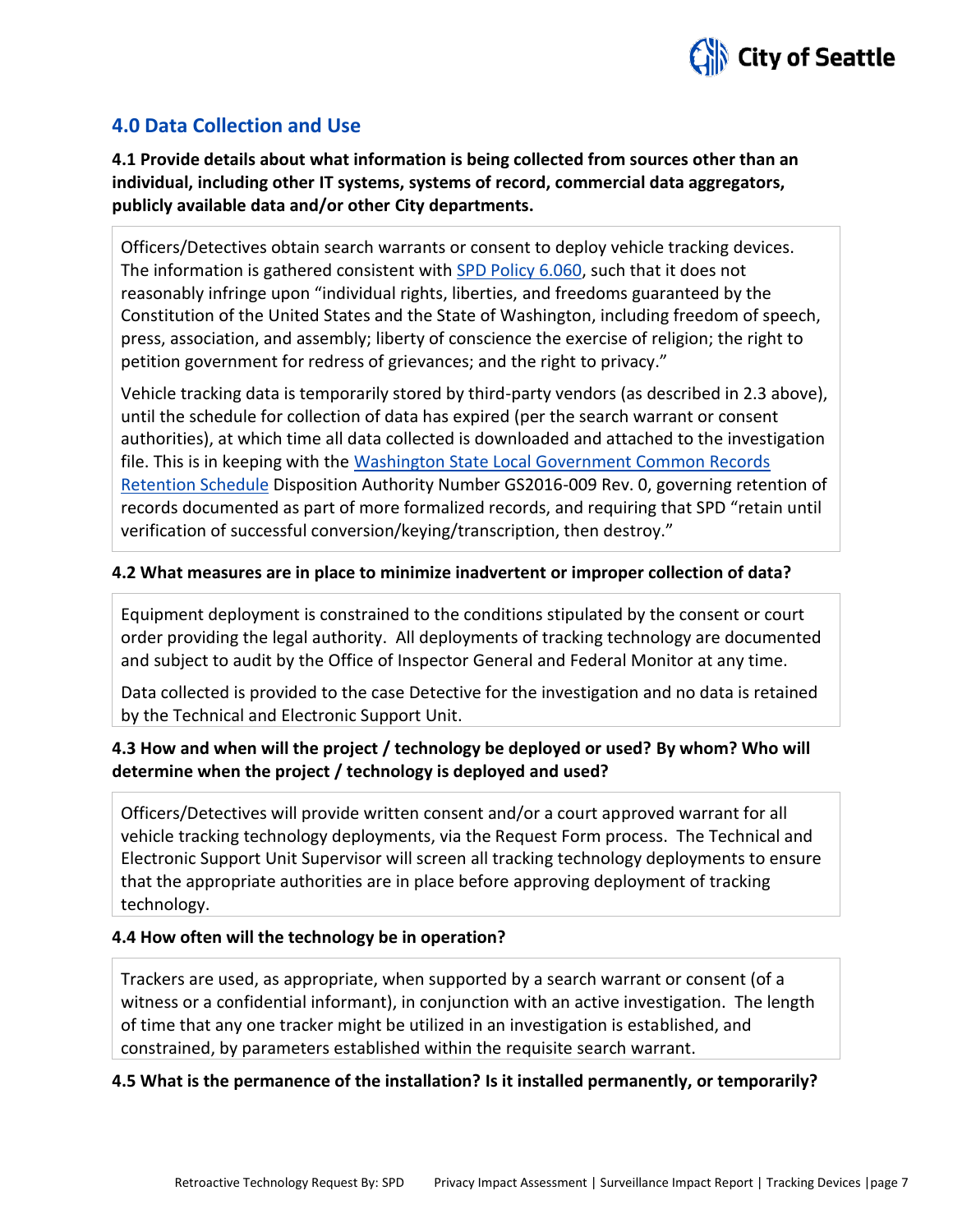

#### Temporary.

# **4.6 Is a physical object collecting data or images visible to the public? What are the markings to indicate that it is in use? What signage is used to determine department ownership and contact information?**

Physical objects involved in tracking deployments are unmarked as their purpose is in support of covert investigations.

#### **4.7 How will data that is collected be accessed and by whom?**

Only authorized SPD users can access the vehicle tracking devices or the data while it resides in the system. Access to the vehicle tracking systems/technology is specific to system and password-protected.

Data removed from the vehicle tracking system/technology and entered into investigative files is securely input and used on SPD's password-protected network with access limited to detectives and identified supervisory personnel.

All SPD employees are backgrounded and access is controlled by SPD Manual Title 12 provisions governing Department Information Systems including [SPD Policy 12.040](http://www.seattle.gov/police-manual/title-12---department-information-systems/12040---department-owned-computers-devices-and-software) - Department-Owned Computers, Devices & Software[, SPD Policy 12.050](http://www.seattle.gov/police-manual/title-12---department-information-systems/12050---criminal-justice-information-systems) - Criminal Justice Information Systems, [SPD Policy 12.080](http://www.seattle.gov/police-manual/title-12---department-information-systems/12080---department-records-access-inspection-and-dissemination) – Department Records Access, Inspection & Dissemination, [SPD Policy 12.110](http://www.seattle.gov/police-manual/title-12---department-information-systems/12110---use-of-department-e-mail-and-internet-systems) - Use of Department E-mail & Internet Systems, and SPD [Policy 12.111](http://www.seattle.gov/police-manual/title-12---department-information-systems/12111---use-of-cloud-storage-services) – Use of Cloud Storage Services.

**4.8 If operated or used by another entity on behalf of the City, provide details about access, and applicable protocols.** 

No entity, other than SPD personnel, utilize vehicle tracking technology.

#### **4.9 What are acceptable reasons for access to the equipment and/or data collected?**

To deploy and utilize vehicle trackers, Officers/Detectives must submit a request form that requires proof of consent or search warrant, and active investigation, as evidenced by a GO number. After the scheduled parameters for collection of data expire, data is downloaded from the supporting software, and included in the investigation file. At that point, only SPD personnel involved in the investigation have access to this information.

**4.10 What safeguards are in place, for protecting data from unauthorized access (encryption, access control mechanisms, etc.) And to provide an audit trail (viewer logging, modification logging, etc.)?**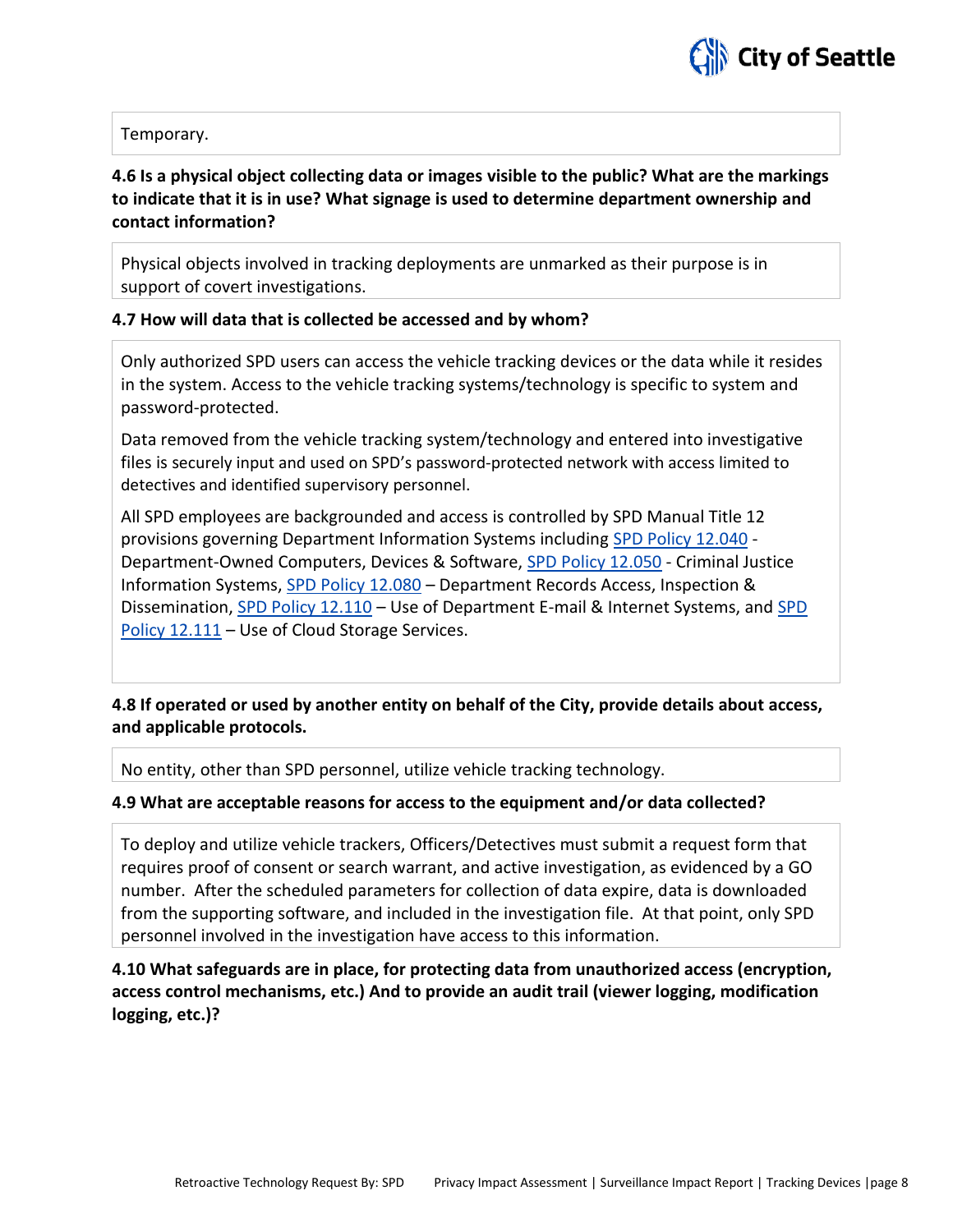

Only Technical and Electronic Support Unit personnel have access to vehicle tracking equipment and services. Deployment of vehicle trackers follows a specific process (see 2.5 above) that requires consent or search warrant documentation. Access to data is documented with TESU and is made available to any auditing authority.

# **5.0 Data Storage, Retention and Deletion**

#### **5.1 How will data be securely stored?**

Data is securely stored by the vehicle tracking technology vendor and will be transferred to the case investigator only via Seattle Police Department owned and authorized technology. At that time, vehicle tracking data collected by the tracking device is downloaded from the vendor software and resides only with the investigation file.

# **5.2 How will the owner allow for departmental and other entities, to audit for compliance with legal deletion requirements?**

TESU keeps logs of vehicle tracking device requests, deployments, and access to the equipment. The Office of Inspector General and the federal monitor can access all data and audit for compliance at any time.

#### **5.3 What measures will be used to destroy improperly collected data?**

[SPD Policy 7.010](http://www.seattle.gov/police-manual/title-7---evidence-and-property/7010---submitting-evidence) governs the submission of evidence and requires that all collected evidence be documented in a General Offense (GO) Report.

All information must be gathered and recorded in a manner that is consistent with [SPD Policy](http://www.seattle.gov/police-manual/title-6---arrests-search-and-seizure/6060---collection-of-information-for-law-enforcement-purposes)  [6.060](http://www.seattle.gov/police-manual/title-6---arrests-search-and-seizure/6060---collection-of-information-for-law-enforcement-purposes), such that it does not reasonably infringe upon "individual rights, liberties, and freedoms secured by the Constitution of the United States and of the State of Washington, including, among others, the freedom of speech, press, association and assembly; liberty of conscience; the exercise of religion; and the right to petition government for redress of grievances; or violate an individual's right to privacy".

All SPD employees must adhere to laws, City policy, and Department Policy [\(SPD Policy](http://www.seattle.gov/police-manual/title-5---employee-conduct/5001---standards-and-duties)  [5.001\)](http://www.seattle.gov/police-manual/title-5---employee-conduct/5001---standards-and-duties), and any employees suspected of being in violation of laws or policy or other misconduct are subject to discipline, as outlined in [SPD Policy 5.002.](http://www.seattle.gov/police-manual/title-5---employee-conduct/5002---responsibilities-of-employees-concerning-alleged-policy-violations)

# **5.4 Which specific departmental unit or individual is responsible for ensuring compliance with data retention requirements?**

Unit supervisors are responsible for ensuring compliance with data retention requirements within SPD.

SPD's Intelligence and Analysis Section reviews the audit logs and ensures compliance with all regulations and requirements.

Audit, Policy & Research Section personnel can also conduct audits of all data collection software and systems. Additionally, any appropriate auditor, including the Office of Inspector General and the federal monitor can audit for compliance at any time.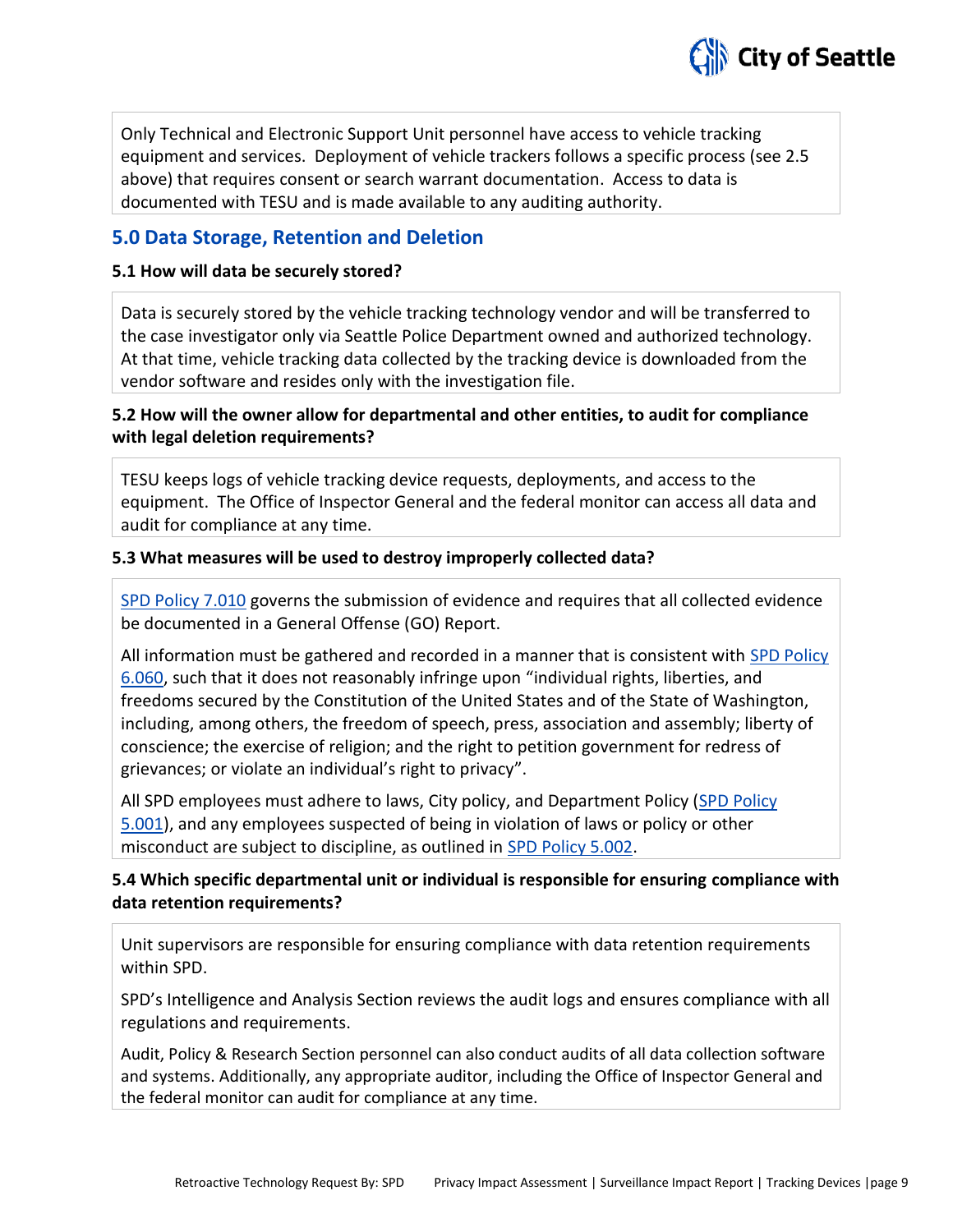

# **6.0 Data Sharing and Accuracy**

#### **6.1 Which entity or entities inside and external to the City will be data sharing partners?**

No person, outside of SPD, has direct access to the tracking units or the data.

Data obtained from the system may be shared outside SPD with the other agencies, entities, or individuals within legal guidelines or as required by law.

Data may be shared with outside entities in connection with criminal prosecutions:

- Seattle City Attorney's Office
- King County Prosecuting Attorney's Office
- King County Department of Public Defense
- Private Defense Attorneys
- Seattle Municipal Court
- King County Superior Court
- Similar entities where prosecution is in Federal or other State jurisdictions

Data may be made available to requesters pursuant to the Washington Public Records Act, [Chapter 42.56 RCW](http://apps.leg.wa.gov/RCW/default.aspx?cite=42.56) ("PRA"). SPD will apply applicable exemptions to the data before disclosing to a requester. Individuals have the right to inspect criminal history record information maintained by the department [\(RCW 10.97.030,](http://app.leg.wa.gov/rcw/default.aspx?cite=10.97.030) [SPD Policy 12.050\)](http://www.seattle.gov/police-manual/title-12---department-information-systems/12050---criminal-justice-information-systems). Individuals can access their own information by submitting a public disclosure request.

Pe[r SPD Policy 12.080,](http://www.seattle.gov/police-manual/title-12---department-information-systems/12080---department-records-access-inspection-and-dissemination) the Crime Records Unit is responsible for receiving, recording, and responding to requests "for General Offense Reports from other City departments and from other law enforcement agencies, as well as from insurance companies."

Discrete pieces of data collected by these tracking devices may be shared with other law enforcement agencies in wanted bulletins, and in connection with law enforcement investigations jointly conducted with those agencies, or in response to requests from law enforcement agencies investigating criminal activity as governed by [SPD Policy 12.050](http://www.seattle.gov/police-manual/title-12---department-information-systems/12050---criminal-justice-information-systems) and [12.110.](http://www.seattle.gov/police-manual/title-12---department-information-systems/12110---use-of-department-e-mail-and-internet-systems) All requests for data from Federal Immigration and Customs Enforcement (ICE) authorities are referred to the Mayor's Office Legal Counsel in accordance with the Mayoral Directive, dated February 6, 2018.

SPD shares data with authorized researchers pursuant to properly execute research and confidentiality agreements as provide by [SPD Policy 12.055.](http://www.seattle.gov/police-manual/title-12---department-information-systems/12055---criminal-justice-research) This sharing may include discrete pieces of data related to specific investigative files collected by the devices.

#### **6.2 Why is data sharing necessary?**

Data sharing is necessary for SPD to fulfill its mission of contributing to crime reduction by assisting in collecting evidence related to serious and/or violent criminal activity as part of investigation, and to comply with legal requirements.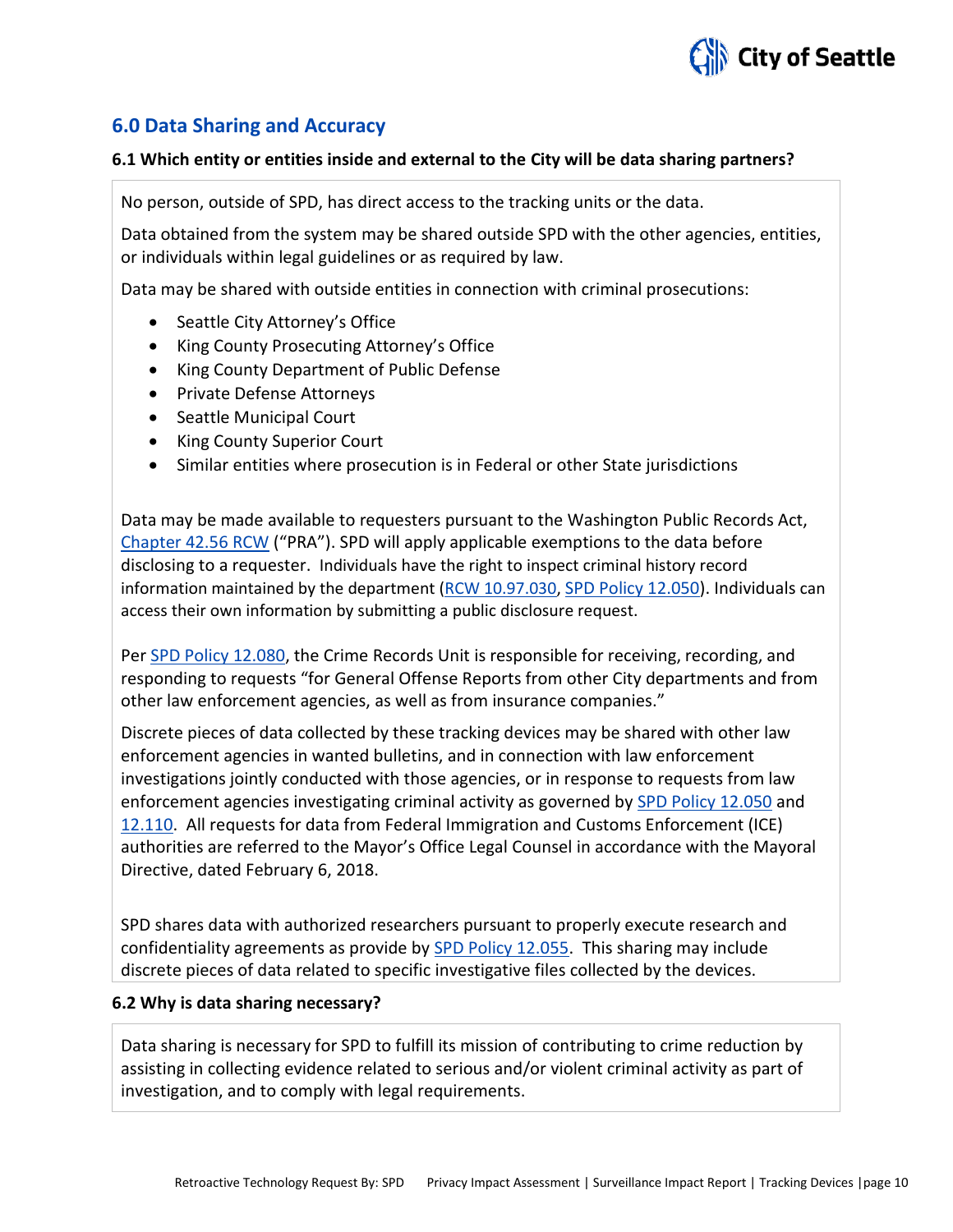

#### **6.3 Are there any restrictions on non-City data use?**

Yes  $\boxtimes$  No  $\square$ 

# **6.3.1 If you answered yes, provide a copy of the department's procedures and policies or ensuring compliance with these restrictions.**

Law enforcement agencies receiving criminal history information are subject to the requirements of [28 CFR Part 20.](https://www.ecfr.gov/cgi-bin/text-idx?tpl=/ecfrbrowse/Title28/28cfr20_main_02.tpl) In addition, Washington State law enforcement agencies are subject to the provisions of [WAC 446-20-260,](http://apps.leg.wa.gov/wac/default.aspx?cite=446-20-260) and [RCW Chapter 10.97.](http://app.leg.wa.gov/rcw/default.aspx?cite=10.97)

Once disclosed in response to PRA request, there are no restrictions on non-City data use; however, applicable exemptions will be applied prior to disclosure to any requestor who is not authorized to receive exempt content.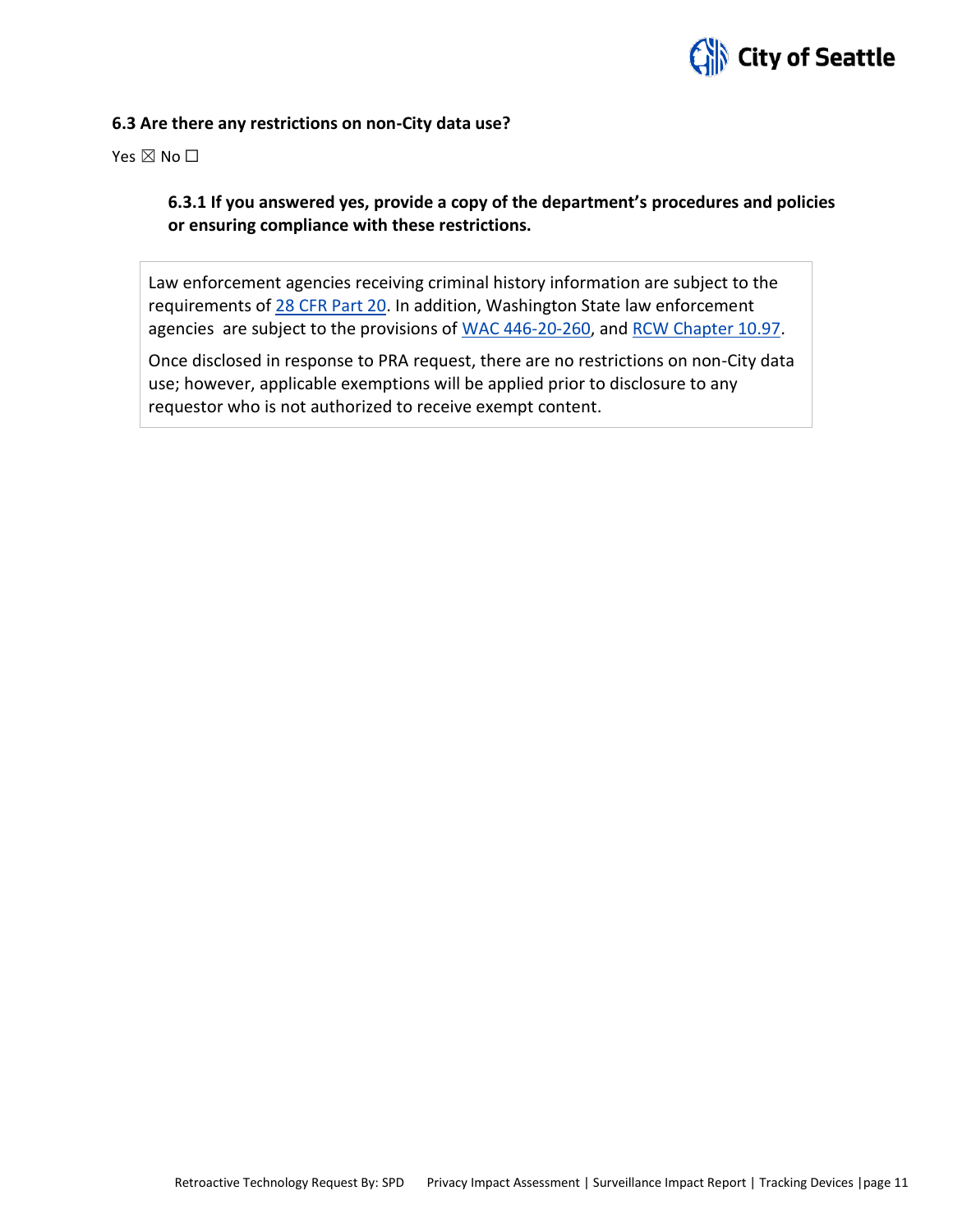

# **6.4 How does the project/technology review and approve information sharing agreements, memorandums of understanding, new uses of the information, new access to the system by organizations within City of Seattle and outside agencies?**

Research agreements must meet the standards reflected in [SPD Policy 12.055.](http://www.seattle.gov/police-manual/title-12---department-information-systems/12055---criminal-justice-research) Law enforcement agencies receiving criminal history information are subject to the requirements of [28 CFR Part 20.](https://www.ecfr.gov/cgi-bin/text-idx?tpl=/ecfrbrowse/Title28/28cfr20_main_02.tpl) In addition, Washington State law enforcement agencies are subject to the provisions of [WAC 446-20-260,](http://apps.leg.wa.gov/wac/default.aspx?cite=446-20-260) and [RCW Chapter 10.97.](http://app.leg.wa.gov/rcw/default.aspx?cite=10.97)

Following Council approval of the SIR, SPD must seek Council approval for any material change to the purpose or manner in which Tracking Devices may be used.

#### **6.5 Explain how the project/technology checks the accuracy of the information collected. If accuracy is not checked, please explain why.**

Tracking devices capture location information as it moves in relation to GPS satellites as it moves locations. They may also rely on cellular technology to track its location. The devices do not check for accuracy, as they are simply capturing a live information and sending position information. They are not interpreting or otherwise, analyzing any data they collect.

#### **6.6 Describe any procedures that allow individuals to access their information and correct inaccurate or erroneous information.**

Individuals may request records pursuant to the PRA, and individuals have the right to inspect criminal history record information maintained by the department [\(RCW 10.97.030,](http://app.leg.wa.gov/rcw/default.aspx?cite=10.97.030) [SPD Policy](http://www.seattle.gov/police-manual/title-12---department-information-systems/12050---criminal-justice-information-systems)  [12.050\)](http://www.seattle.gov/police-manual/title-12---department-information-systems/12050---criminal-justice-information-systems). Individuals can access their own information by submitting a public disclosure request.

# **7.0 Legal Obligations, Risks and Compliance**

# **7.1 What specific legal authorities and/or agreements permit and define the collection of information by the project/technology?**

Tracking devices are only utilized with express consent or search warrant authority. SPD must comply with all legal requirements for securing consent or a search warrant; see, [US v. Jones](https://www.supremecourt.gov/opinions/11pdf/10-1259.pdf) and [State v. Jackson\)](http://courts.mrsc.org/supreme/150wn2d/150wn2d0251.htm).

# **7.2 Describe what privacy training is provided to users either generally or specifically relevant to the project/technology.**

[SPD Policy 12.050](http://www.seattle.gov/police-manual/title-12---department-information-systems/12050---criminal-justice-information-systems) mandates that all employees receive Security Awareness Training (Level 2), and all employees also receive City Privacy Training.

**7.3 Given the specific data elements collected, describe the privacy risks identified and for each risk, explain how it was mitigated. Specific risks may be inherent in the sources or methods of collection, or the quality or quantity of information included.**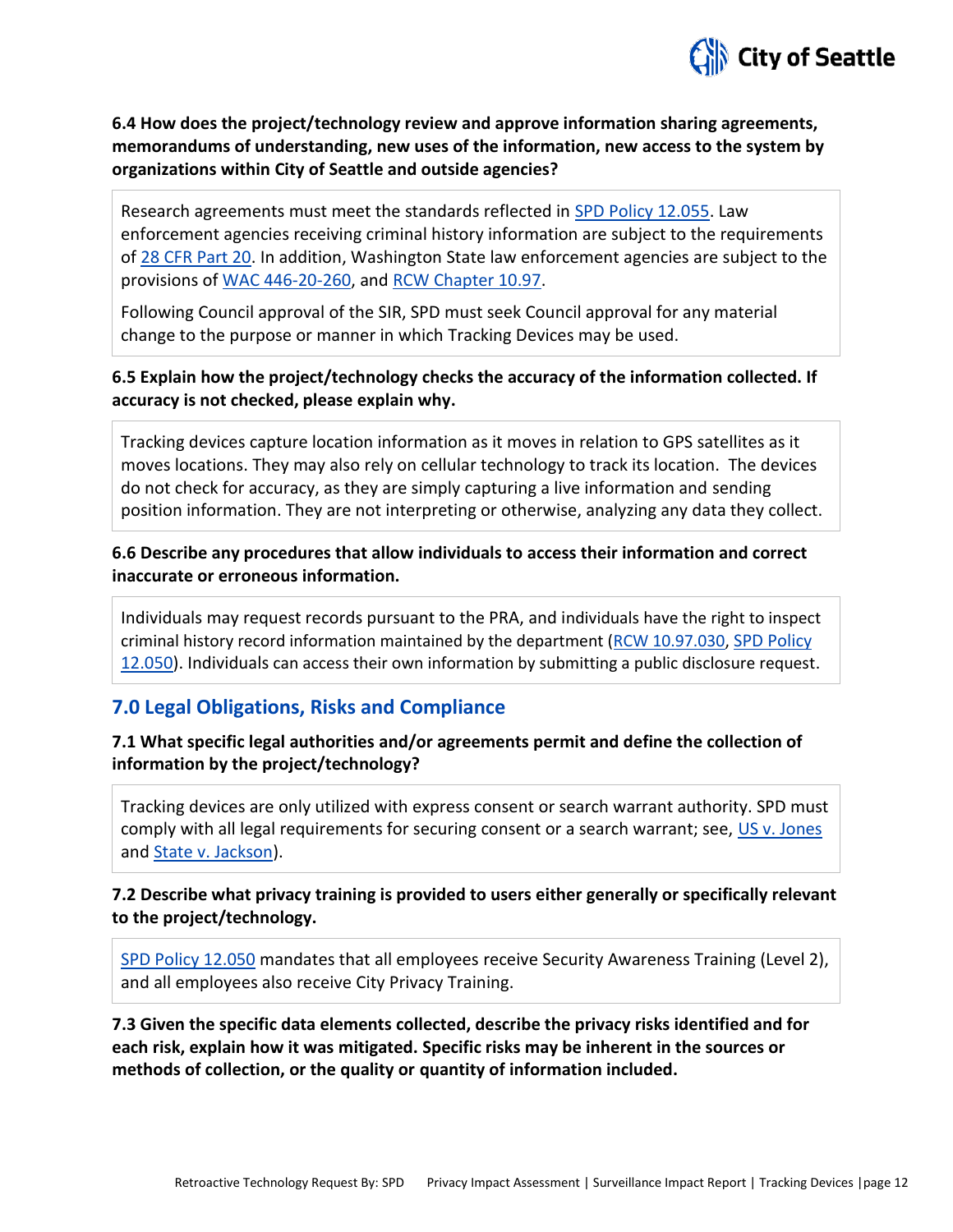

Privacy risks revolve around improper collection of location information of members of the general public. As it relates to covert tracking, SPD mitigates this risk by deploying them consistent to the stipulations outlined in the Washington Privacy Act, [Chapt. 9.73 RCW,](http://app.leg.wa.gov/rcw/default.aspx?cite=9.73) and only by consent and/or with authorization of a court-ordered warrant.

[SMC 14.12](http://clerk.ci.seattle.wa.us/~public/toc/14-12.htm) an[d SPD Policy 6.060](http://www.seattle.gov/police-manual/title-6---arrests-search-and-seizure/6060---collection-of-information-for-law-enforcement-purposes) direct all SPD personnel to "any documentation of information concerning a person's sexual preferences or practices, or their political or religious activities must be for a relevant reason and serve a legitimate law enforcement purpose."

Additionally, [SPD Policy 5.140](http://www.seattle.gov/police-manual/title-5---employee-conduct/5140---bias-free-policing) forbids bias-based policing and outlines processes for reporting and documenting any suspected bias-based behavior, as well as accountability measures.

Finally, see 5.3 for a detailed discussion about procedures related to noncompliance.

# **7.4 Is there any aspect of the project/technology that might cause concern by giving the appearance to the public of privacy intrusion or misuse of personal information?**

Inherent in information obtained through tracking members of the public is the risk that private information may be obtained about members of the public without their knowledge and that their Fourth Amendment protections against "unreasonable searches" may be violated. This risk and those privacy risks outlined in 7.3 above are mitigated by legal requirements and auditing processes (i.e., maintenance of all requests, copies of consent forms and warrants) that allow for any auditor, including the Office of Inspector General and the federal monitor, to inspect use and deployment of tracking devices. The potential of privacy risk is mitigated by the requirement of consent and/or court ordered warrant before the technology is utilized.

# **8.0 Monitoring and Enforcement**

# **8.1 Describe how the project/technology maintains a record of any disclosures outside of the department.**

Each unit maintains logs of deployment. These logs are available for audit, both internally and externally.

Pe[r SPD Policy 12.080,](http://www.seattle.gov/police-manual/title-12---department-information-systems/12080---department-records-access-inspection-and-dissemination) the Crime Records Unit is responsible to receive and record all requests "for General Offense Reports from other City departments and from other law enforcement agencies, as well as from insurance companies."

Any requests for public disclosure are logged by SPD's Public Disclosure Unit. Any action taken, and data released subsequently, is then tracked through the request log. Responses to Public Disclosure Requests, including responsive records provided to a requestor, are retained by SPD for two years after the request is completed.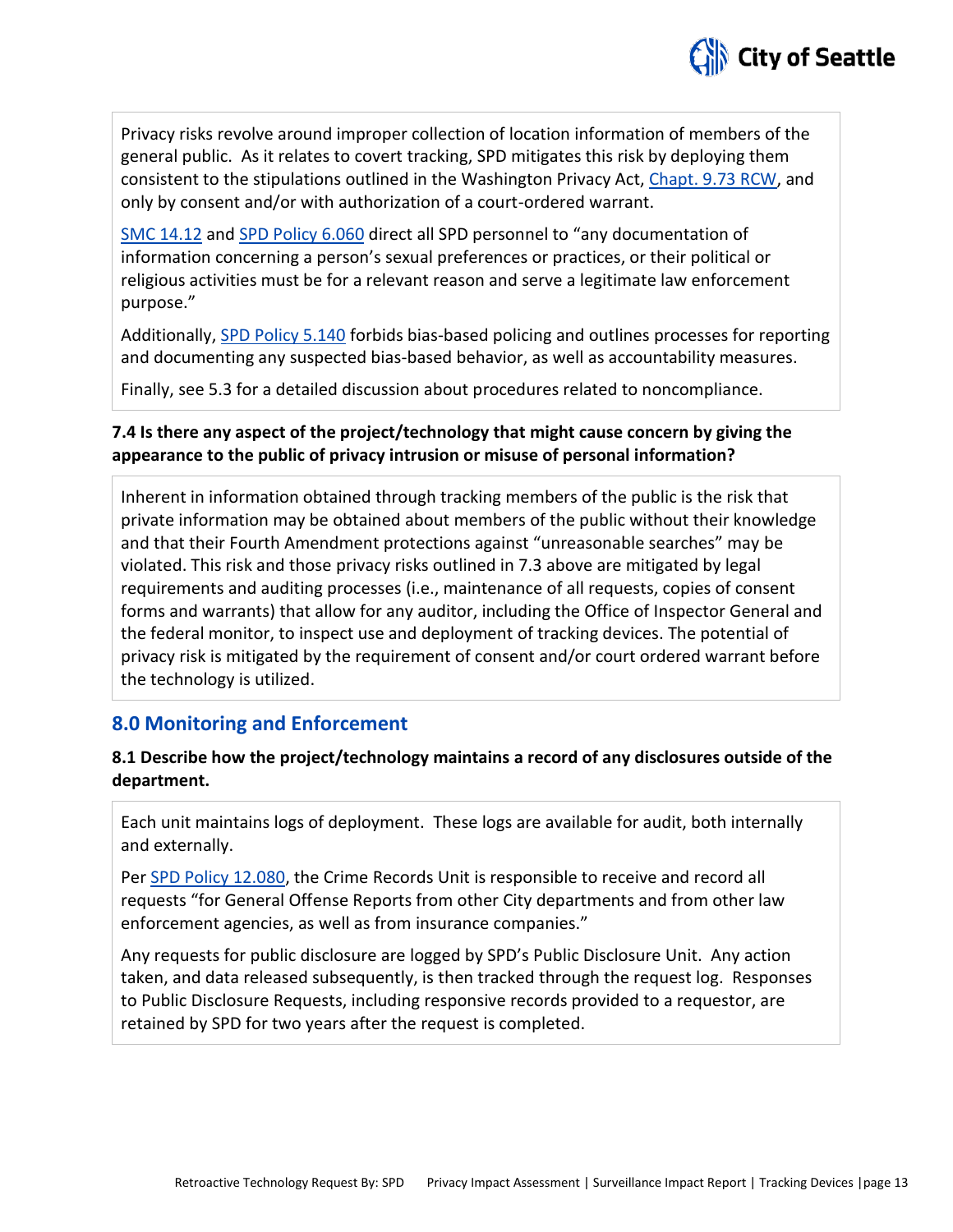

# **8.2 What auditing measures are in place to safeguard the information, and policies that pertain to them, as well as who has access to the audit data? Explain whether the project/technology conducts self-audits, third party audits or reviews.**

No formal audits exist for tracking device deployments; however, requests to utilize tracking devices, as well as logs of deployments, are kept within each unit, and are subject to audit by the unit supervisors, Office of the Inspector General, and the federal monitor at any time.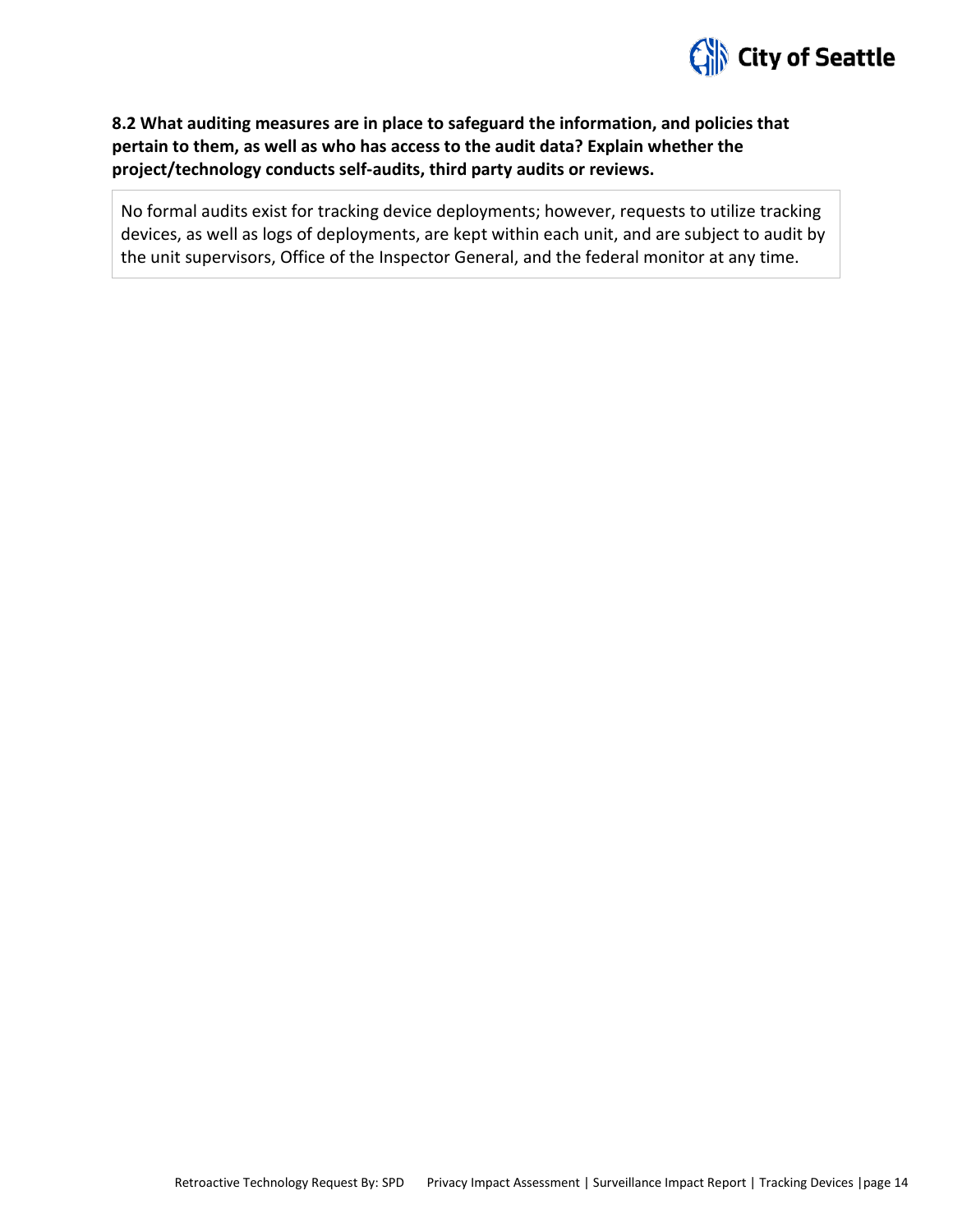

# **Financial Information**

# **Purpose**

This section provides a description of the fiscal impact of the surveillance technology, as required by the surveillance ordinance.

# **1.1 Fiscal Impact**

Provide a description of the fiscal impact of the project/technology by answering the questions below.

#### **1.1 Current or potential sources of funding: initial acquisition costs.**

Current  $\boxtimes$  potential  $\Box$ 

| Date of initial<br>acquisition | Date of go<br>live | Direct initial<br>acquisition<br>cost | Professional<br>services for<br>acquisition | Other<br>acquisition<br>costs | Initial<br>acquisition<br>funding<br>source |
|--------------------------------|--------------------|---------------------------------------|---------------------------------------------|-------------------------------|---------------------------------------------|
| $\qquad \qquad$                |                    | \$1095 per<br>unit                    | $\overline{\phantom{a}}$                    |                               | SPD Budget                                  |

Notes:

Location trackers were initially purchased prior to 2012. Occasional replacement of units is necessary if they are lost or damaged. In 2021/2022 some units utilizing the older 3G technology will be replaced with current 5G units.

# **1.2 Current or potential sources of funding: on-going operating costs, including maintenance, licensing, personnel, legal/compliance use auditing, data retention and security costs.**

#### Current  $\boxtimes$  potential  $\Box$

| Annual<br>maintenance and<br>licensing | Legal/compliance,<br>audit, data<br>retention and<br>other security<br>costs | Department<br>overhead | IT overhead | Annual funding<br>source |
|----------------------------------------|------------------------------------------------------------------------------|------------------------|-------------|--------------------------|
| \$600 Per Unit                         | $\overline{\phantom{0}}$                                                     |                        |             | SPD Budget               |

Notes:

#### **1.3 Cost savings potential through use of the technology**

Tracking devices are used with consent and/or search warrant to resolve investigations. They provide invaluable evidence that could not be calculated in work hours.

# **1.4 Current or potential sources of funding including subsidies or free products offered by vendors or governmental entities**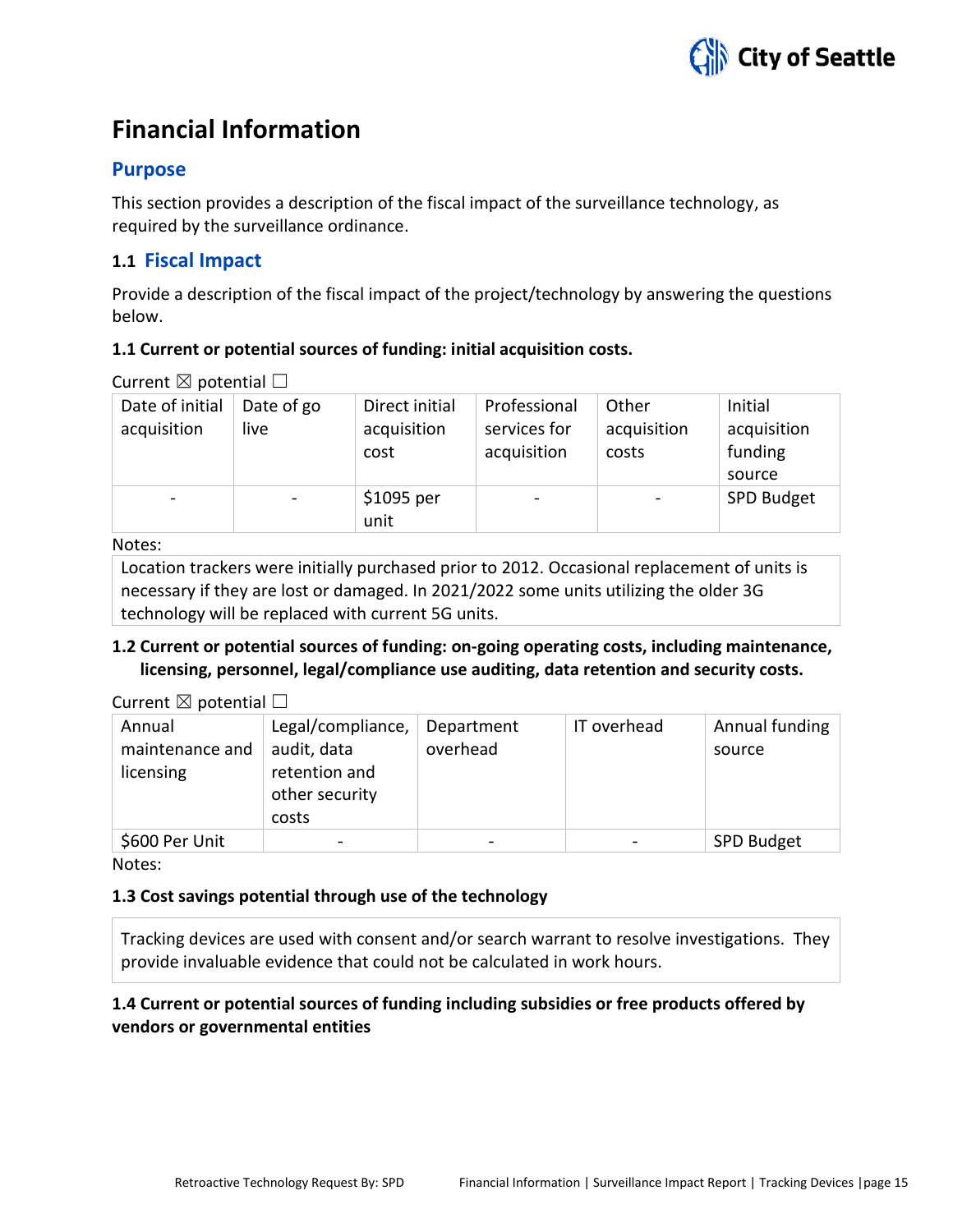

# **Expertise and References**

# **Purpose**

The following information is provided to ensure that Council has a group of experts to reference while reviewing the completed surveillance impact report ("SIR"). Any individuals or agencies referenced must be made aware ahead of publication that their information has been included. All materials must be available for Council to access or review, without requiring additional purchase or contract.

# **1.0 Other Government References**

Please list any other government bodies that have implemented this technology and can speak to the implementation of this technology.

| Agency, municipality, etc. | Primary contact          | Description of current use |
|----------------------------|--------------------------|----------------------------|
| $\qquad \qquad$            | $\overline{\phantom{0}}$ |                            |

# **2.0 Academics, Consultants, and Other Experts**

Please list any experts in the technology under consideration, or in the technical completion of the service or function the technology is responsible for.

| Agency, municipality, etc. | Primary contact | Description of current use |
|----------------------------|-----------------|----------------------------|
| $\overline{\phantom{0}}$   |                 |                            |

# **3.0 White Papers or Other Documents**

Please list any authoritative publication, report or guide that is relevant to the use of this technology or this type of technology.

| Title          | Publication   | Link           |
|----------------|---------------|----------------|
| $\blacksquare$ | $\hskip1em -$ | $\blacksquare$ |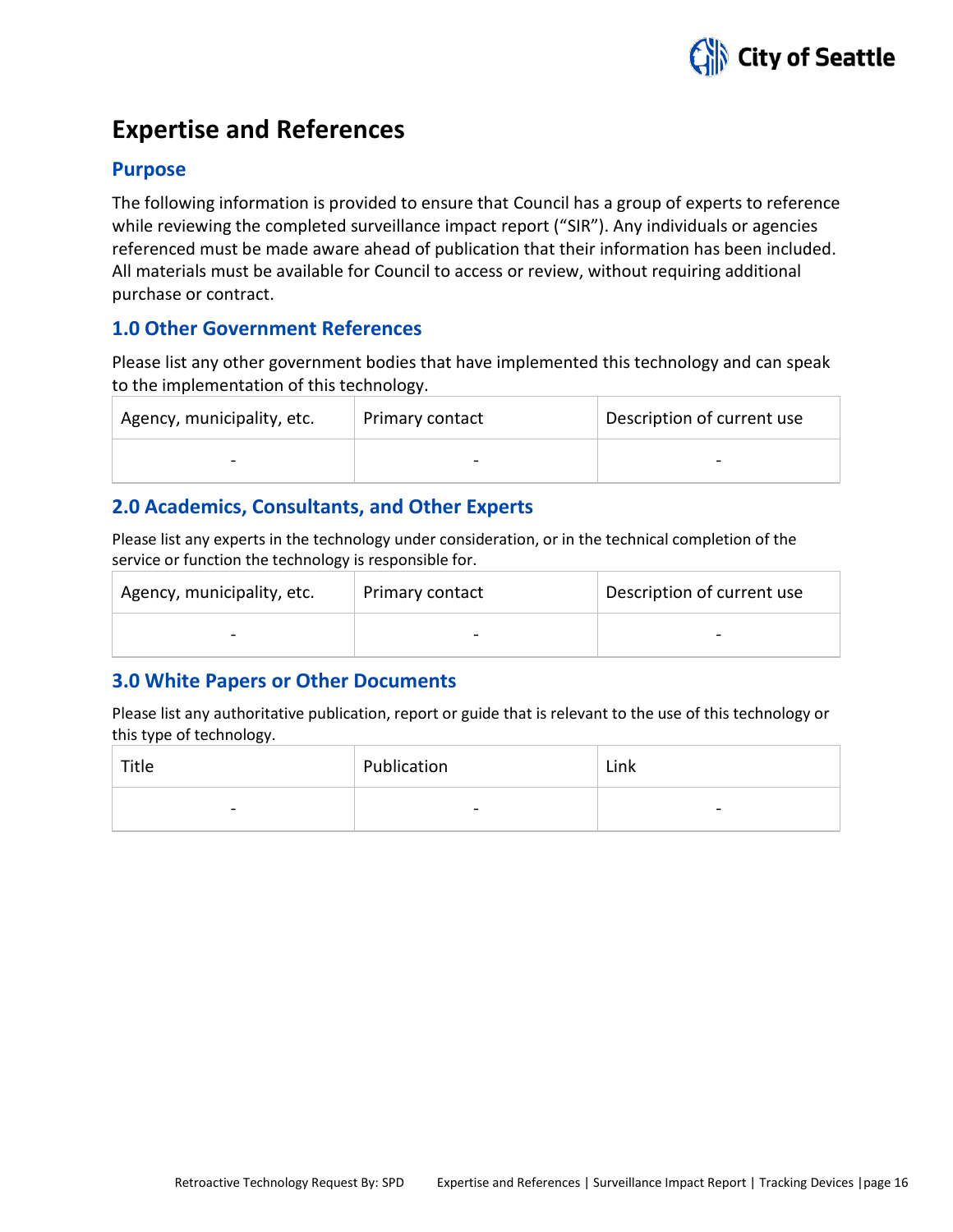

# **Racial Equity Toolkit ("RET") and engagement for public comment worksheet**

# **Purpose**

Departments submitting a SIR are required to complete an adapted version of the Racial Equity Toolkit ("RET") in order to:

- Provide a framework for the mindful completion of the SIR in a way that is sensitive to the historic exclusion of vulnerable and historically underrepresented communities. Particularly, to inform the public engagement efforts departments will complete as part of the surveillance impact report.
- Highlight and mitigate any impacts on racial equity from the adoption and the use of the technology.
- Highlight and mitigate any disparate impacts on individuals or vulnerable communities.
- Fulfill the public engagement requirements of the surveillance impact report.

# **Adaptation of the RET for Surveillance Impact Reports**

The RET was adapted for the specific use by the Seattle Information Technology Departments' ("Seattle IT") Privacy Team, the Office of Civil Rights ("OCR"), and Change Team members from Seattle IT, Seattle City Light, Seattle Fire Department, Seattle Police Department, and Seattle Department of Transportation.

# **Racial Equity Toolkit Overview**

The vision of the Seattle Race and Social Justice Initiative ("RSJI") is to eliminate racial inequity in the community. To do this requires ending individual racism, institutional racism and structural racism. The RET lays out a process and a set of questions to guide the development, implementation and evaluation of policies, initiatives, programs, and budget issues to address the impacts on racial equity.

# **1.0 Set Outcomes**

# **1.1. Seattle City Council has defined the following inclusion criteria in the surveillance ordinance, and they serve as important touchstones for the risks departments are being asked to resolve and/or mitigate. Which of the following inclusion criteria apply to this technology?**

 $\Box$  The technology disparately impacts disadvantaged groups.

 $\Box$  There is a high likelihood that personally identifiable information will be shared with non-City entities that will use the data for a purpose other than providing the City with a contractually agreed-upon service.

 $\Box$  The technology collects data that is personally identifiable even if obscured, de-identified, or anonymized after collection.

 $\boxtimes$  The technology raises reasonable concerns about impacts to civil liberty, freedom of speech or association, racial equity, or social justice.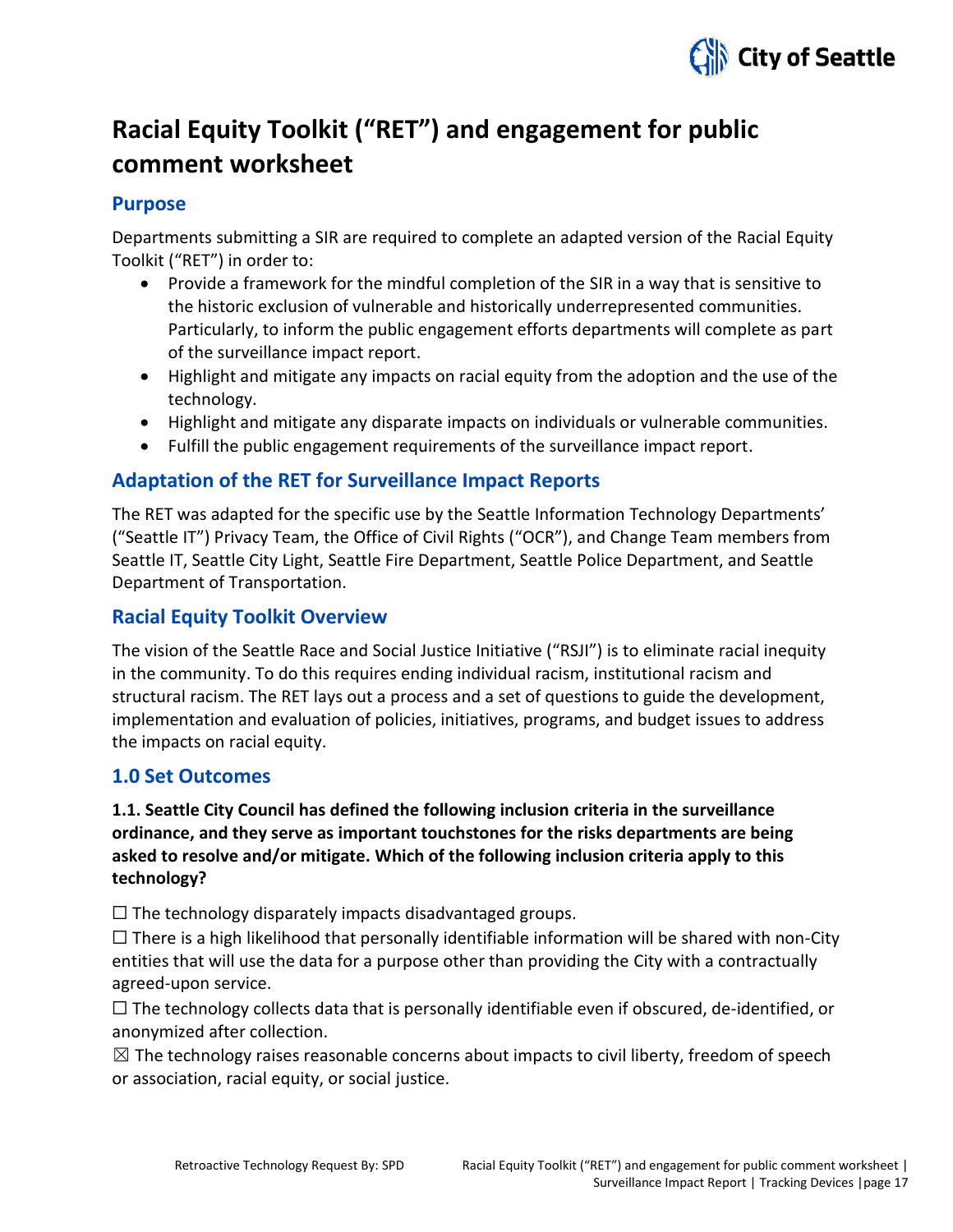

# **1.2 What are the potential impacts on civil liberties through the implementation of this technology? How is the department mitigating these risks?**

Without appropriate policies, tracking devices could be used to surveil individuals without reasonable suspicion of having committed a crime. This concern is mitigated by the requirement that these technologies be applied only after obtaining appropriate legal authority or consent.

# **1.3 What are the risks for racial or ethnicity-based bias through each use or deployment of this technology? How is the department mitigating these risks?**

Include a description of any issues that may arise such as algorithmic bias or the possibility for ethnic bias to emerge in people and/or system decision-making.

The mission of the Seattle Police Department is to prevent crime, enforce the law, and support quality public safety by delivering respectful, professional, and dependable police services. To mitigate the risks for racial or ethnicity-based bias in the use of tracking devices, these devices are utilized only with consent and/or court-ordered warrant, having established probable cause.

# **1.4 Where in the City is the technology used or deployed?**

 $\boxtimes$  all Seattle neighborhoods

| <b>Ballard</b>                | l I Northwest                        |
|-------------------------------|--------------------------------------|
| Belltown                      | $\Box$ Madison Park / Madison Valley |
| <b>Beacon Hill</b>            | $\Box$ Magnolia                      |
| Capitol Hill                  | ∣∣Rainier Beach                      |
| <b>Central District</b>       | $\Box$ Ravenna / Laurelhurst         |
| Columbia City                 | $\Box$ South Lake Union / Eastlake   |
| Delridge                      | $\Box$ Southeast                     |
| First Hill                    | $\Box$ Southwest                     |
| Georgetown                    | l   South Park                       |
| Greenwood / Phinney           | $\Box$ Wallingford / Fremont         |
| <b>International District</b> | l I West Seattle                     |
| Interbay                      | $\Box$ King county (outside Seattle) |
| <b>North</b>                  | <b>Outside King County.</b>          |
| Northeast                     |                                      |
|                               |                                      |

If possible, please include any maps or visualizations of historical deployments / use.

If possible, please include any maps or visualizations of historical deployments / use here.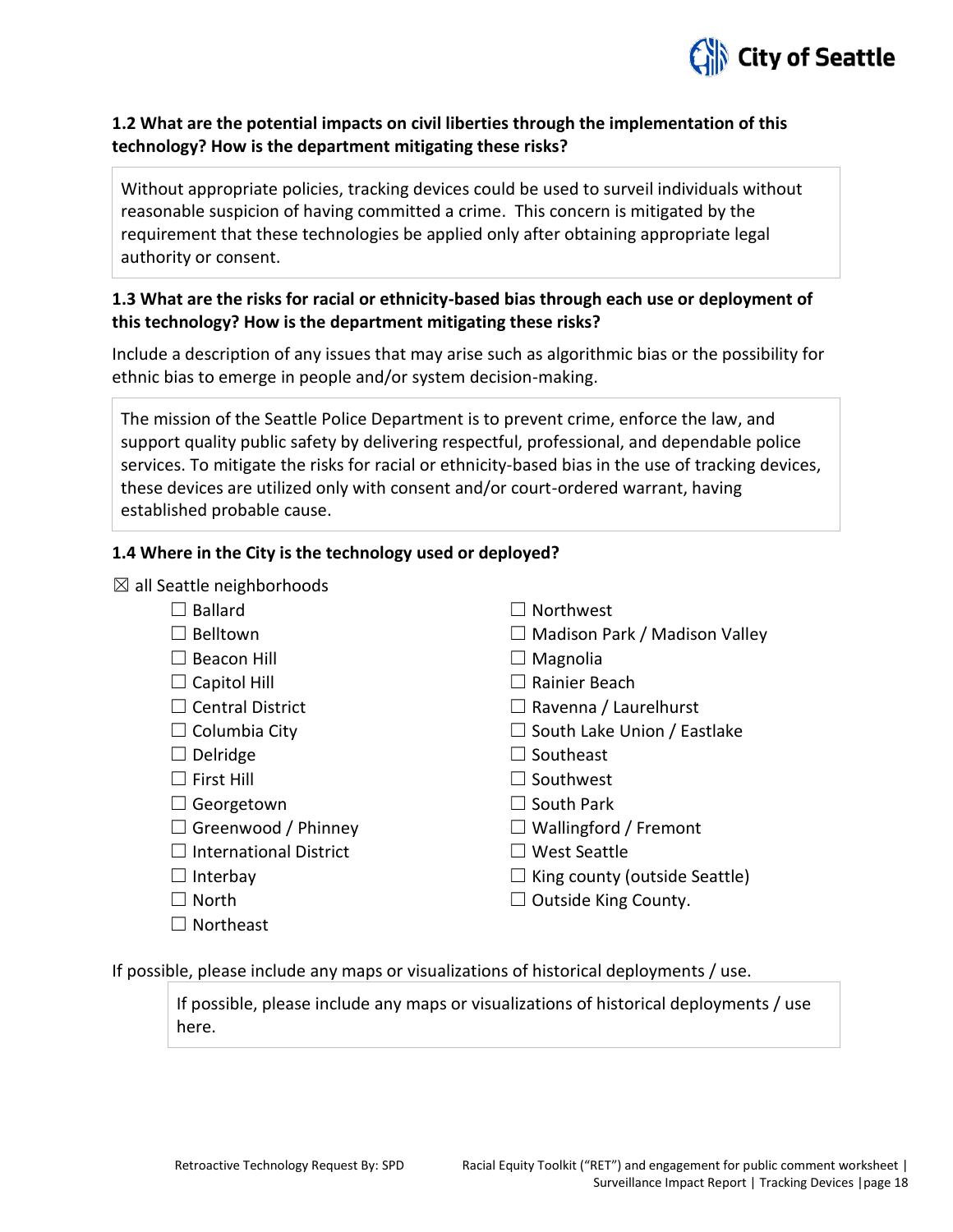

# **1.4.1 What are the racial demographics of those living in this area or impacted by these issues?**

The demographics for the City of Seattle: White - 69.5%; Black or African American - 7.9%; Amer. Indian & Alaska Native - 0.8%; Asian - 13.8%; Native Hawaiian & Other Pac. Islander - 0.4; Other race - 2.4%; Two or more races - 5.1%; Hispanic or Latino ethnicity (of any race): 6.6%; Persons of color: 33.7%.

King County demographics: White  $-70.1\%$ ; Black or African American  $-6.7\%$ ; American Indian & Alaskan Native – 1.1%; Asian, Native Hawaiian, Pacific Islander – 17.2%; Hispanic or Latino (of any race) – 9.4%

# **1.4.2 How does the Department to ensure diverse neighborhoods, communities, or individuals are not specifically targeted through the use or deployment of this technology?**

Tracking devices are used exclusively during the investigation of crimes and only with consent and/or court-ordered warrant, having established probable cause. There is no distinction in the levels of service SPD provides to the various and diverse neighborhoods, communities, or individuals within the city.

All use of the tracking devices must also comply with SPD Policy 12.050 – Criminal Justice Information Systems and may only be used for legitimate criminal investigative purposes.

# **1.5 How do decisions around data sharing have the potential for disparate impact on historically targeted communities? What is the department doing to mitigate those risks?**

The Aspen Institute on Community Change defines *structural racism* as "…public policies, institutional practices, cultural representations and other norms [which] work in various, often reinforcing ways to perpetuate racial group inequity."<sup>1</sup> Data sharing has the potential to be a contributing factor to structural racism and thus creating a disparate impact on historically targeted communities. Data sharing is frequently necessary during the course of a criminal investigation to follow up on leads and gather information on suspects from outside law enforcement agencies. Cooperation between law enforcement agencies is an essential part of the investigative process.

In an effort to mitigate the possibility of disparate impact on historically targeted communities, SPD has established policies regarding the dissemination of data in connection with criminal prosecutions, Washington Public Records Act (Chapter 42.56 RCW), and other authorized researchers.

Further, SPD Policy 5.140 forbids bias-based policing and outlines processes for reporting and documenting any suspected bias-based behavior, as well as accountability measures.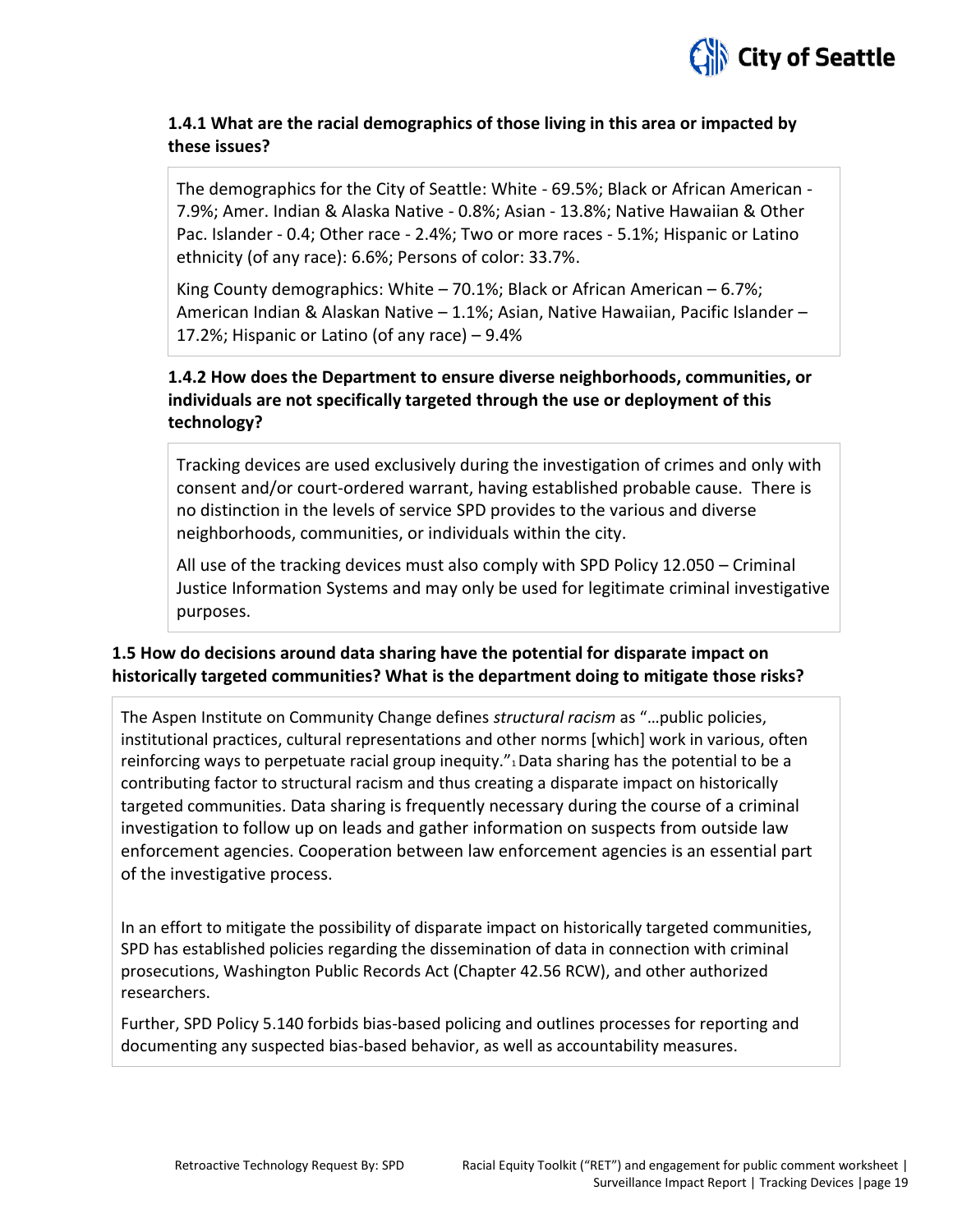

**1.6 How do decisions around data storage and retention have the potential for disparate impact on historically targeted communities? What is the department doing to mitigate those risks?** 

Like decisions around data sharing, data storage and retention have similar potential for disparate impact on historically targeted communities. The information obtained by the tracking devices is related only to criminal investigations and its users are subject to SPD's existing policies prohibiting bias-based policing. Further, SPD Policy 5.140 forbids bias-based policing and outlines processes for reporting and documenting any suspected bias-based behavior, as well as accountability measures.

# **1.7 What are potential unintended consequences (both negative and positive potential impact)? What proactive steps can you / have you taken to ensure these consequences do not occur.**

The most important unintended possible consequence related to the continued utilization of the tracking devices is the possibility that the civil rights and Fourth Amendment rights of individuals may be compromised by unlawful surveillance. SPD mitigates this risk by requiring consent and/or a court-ordered warrant, having established probable cause, prior to the utilization of these technologies.

# **2.0 Public Outreach**

#### **2.1 Organizations who received a personal invitation to participate.**

Please include a list of all organizations specifically invited to provide feedback on this technology.

| - |  |
|---|--|
|   |  |

#### **2.1 Scheduled public meeting(s).**

Meeting notes, sign-in sheets, all comments received, and questions from the public will be included in Appendix B, C, D, E, F, G, H and I. Comment analysis will be summarized in section 3.0 Public Comment Analysis.

| Location                  |  |
|---------------------------|--|
| <b>Time</b>               |  |
| Capacity                  |  |
| <b>Link to URL Invite</b> |  |

#### **2.2 Scheduled focus Group Meeting(s)**

Meeting 1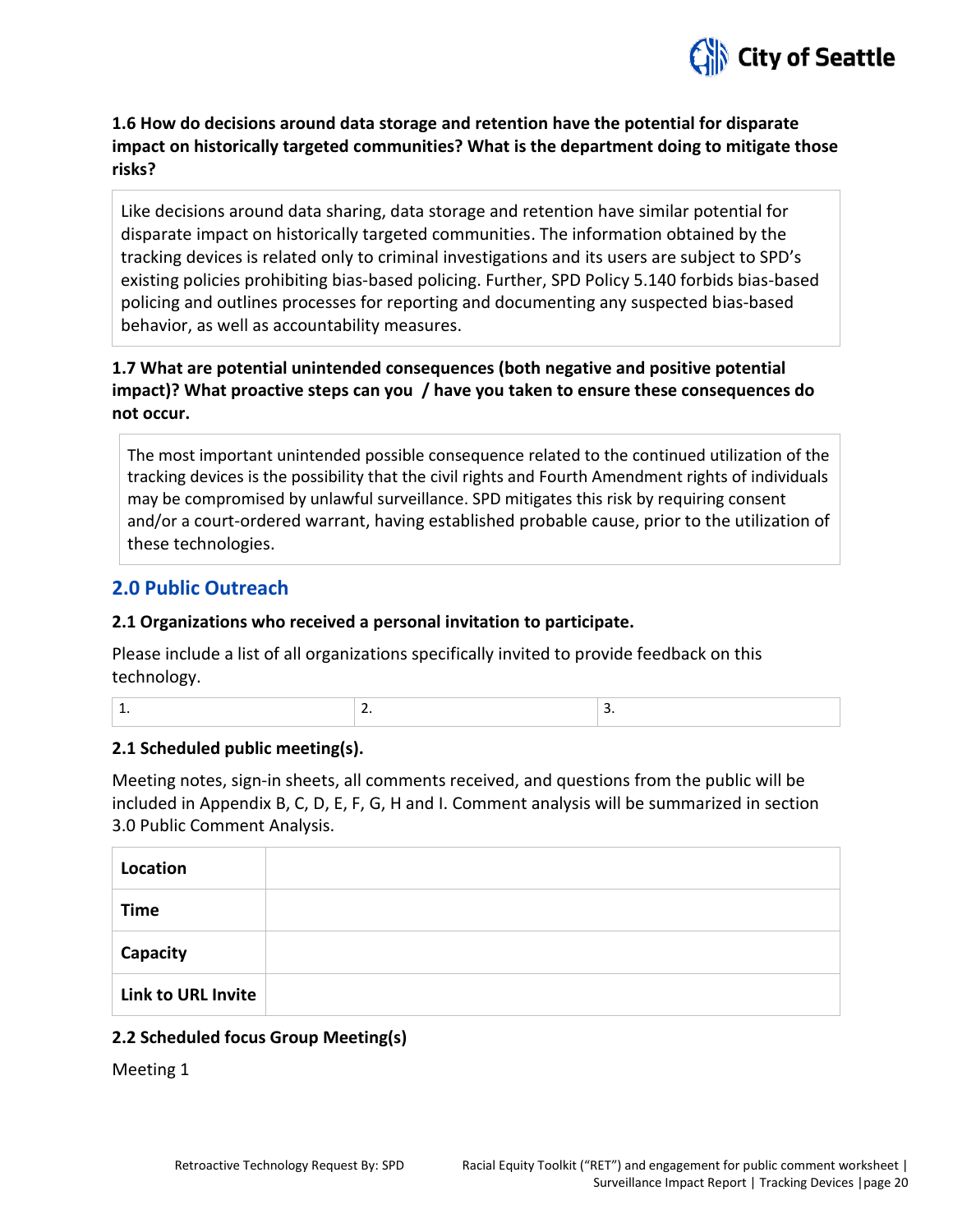

| <b>Community</b><br>Engaged |  |
|-----------------------------|--|
| <b>Date</b>                 |  |

Meeting 2

| <b>Community</b><br>Engaged |  |
|-----------------------------|--|
| Date                        |  |

# **3.0 Public Comment Analysis**

This section will be completed after the public comment period has been completed on [DATE] by Privacy Office staff.

#### **3.1 Summary of Response Volume**

Dashboard of respondent demographics.

#### **3.2 Question One: What concerns, if any, do you have about the use of this technology?**

Dashboard of respondent demographics.

#### **3.3 Question Two: What value, if any, do you see in the use of this technology?**

Dashboard of respondent demographics.

# **3.4 Question Three: What would you want City leadership to consider when making a decision about the use of this technology?**

Dashboard of respondent demographics.

#### **3.5 Question Four: General response to the technology.**

Dashboard of respondent demographics.

#### **3.5 General Surveillance Comments**

These are comments received that are not particular to any technology currently under review.

Dashboard of respondent demographics.

# **4.0 Response to Public Comments**

This section will be completed after the public comment period has been completed on [DATE].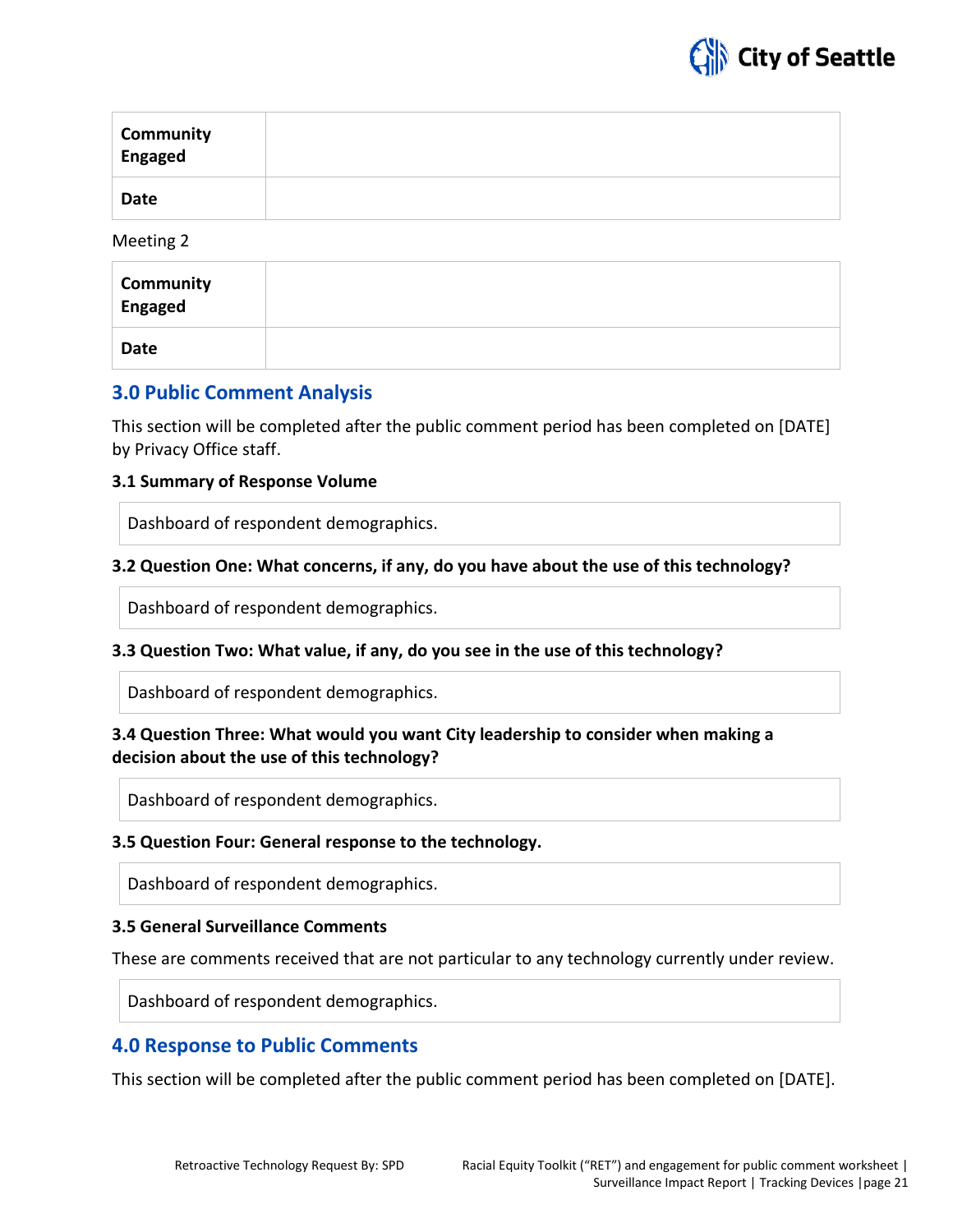

#### **4.1 How will you address the concerns that have been identified by the public?**

What program, policy and partnership strategies will you implement? What strategies address immediate impacts? Long-term impacts? What strategies address root causes of inequity listed above? How will you partner with stakeholders for long-term positive change?

# **5.0 Equity Annual Reporting**

# **5.1 What metrics for this technology be reported to the CTO for the annual equity assessments?**

Respond here.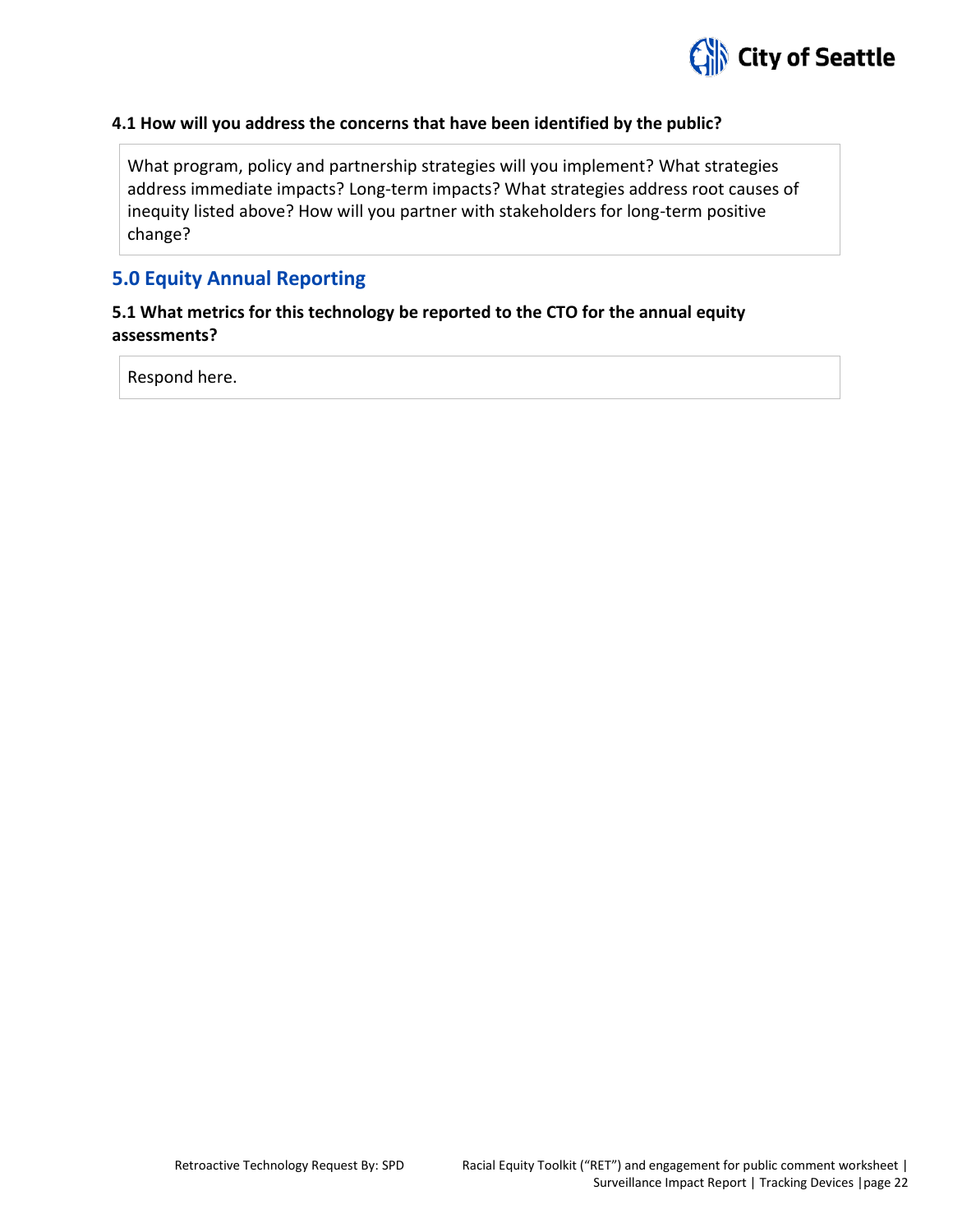

# **Privacy and Civil Liberties Assessment**

# **Purpose**

This section shall be completed after public engagement has concluded and the department has completed the racial equity toolkit section above. The privacy and civil liberties assessment is completed by the community surveillance working group ("working group"), per the surveillance ordinance which states that the working group shall:

"Provide to the executive and the City Council a privacy and civil liberties impact assessment for each SIR that must be included with any departmental request for surveillance technology acquisition or in-use approval. The impact assessment shall include a description of the potential impact of the surveillance technology on civil rights and liberties and potential disparate impacts on communities of color and other marginalized communities. The CTO shall share with the working group a copy of the SIR that shall also be posted during the period of public engagement. At the conclusion of the public engagement period, the CTO shall share the final proposed SIR with the working group at least six weeks prior to submittal of the SIR to Council for approval. The working group shall provide its impact assessment in writing to the executive and the City Council for inclusion in the SIR within six weeks of receiving the final proposed SIR. If the working group does not provide the impact assessment before such time, the working group must ask for a two-week extension of time to City Council in writing. If the working group fails to submit an impact statement within eight weeks of receiving the SIR, the department and City Council may proceed with ordinance approval without the impact statement."

# **Working Group Privacy and Civil Liberties Assessment**

Respond here.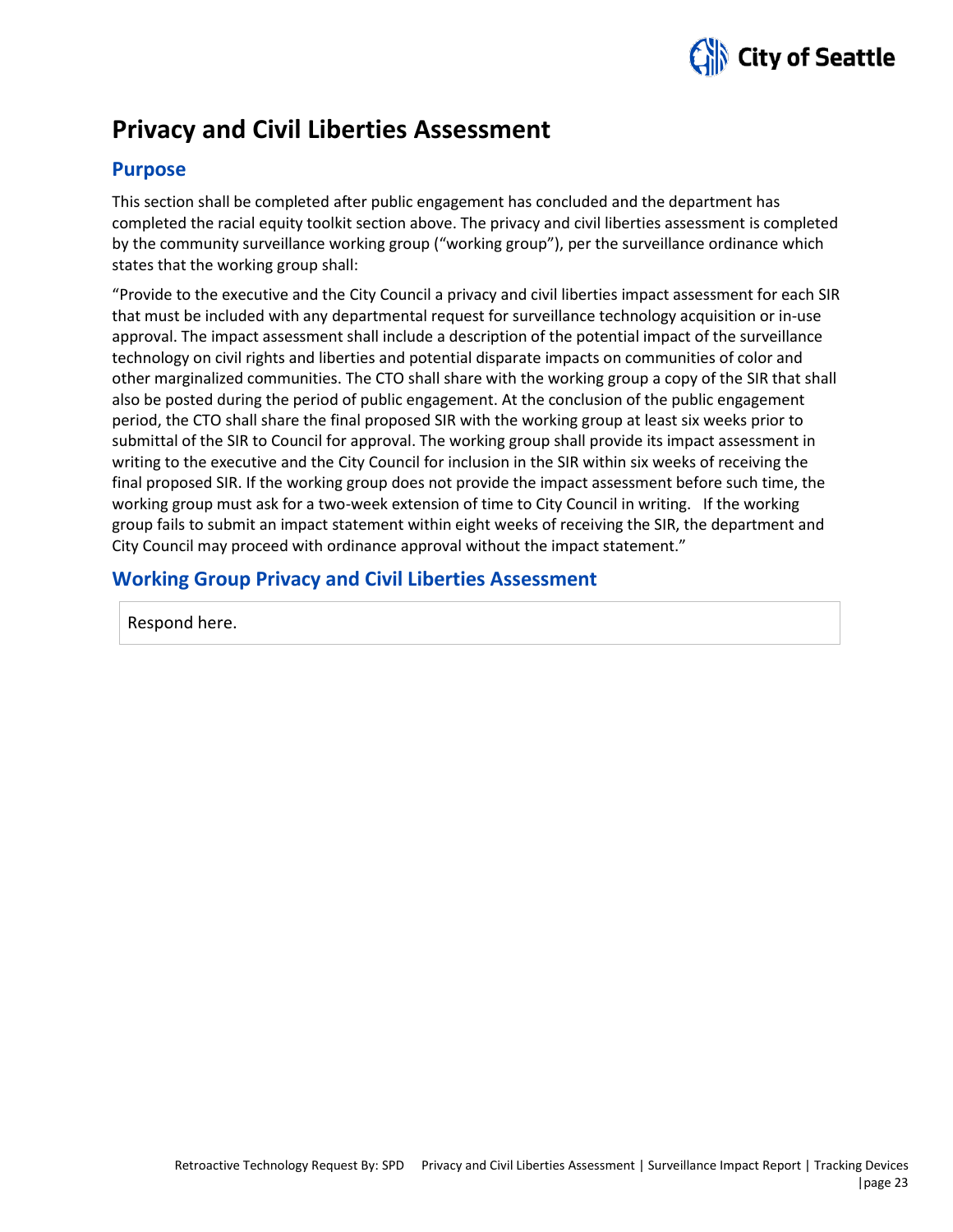

# **Submitting Department Response**

# **Description**

Provide the high-level description of the technology, including whether software or hardware, who uses it and where/when.

# **Purpose**

State the reasons for the use cases for this technology; how it helps meet the departmental mission; benefits to personnel and the public; under what ordinance or law it is used/mandated or required; risks to mission or public if this technology were not available.

# **Benefits to the Public**

Provide technology benefit information, including those that affect departmental personnel, members of the public and the City in general.

# **Privacy and Civil Liberties Considerations**

Provide an overview of the privacy and civil liberties concerns that have been raised over the use or potential mis-use of the technology; include real and perceived concerns.

# **Summary**

Provide summary of reasons for technology use; benefits; and privacy considerations and how we are incorporating those concerns into our operational plans.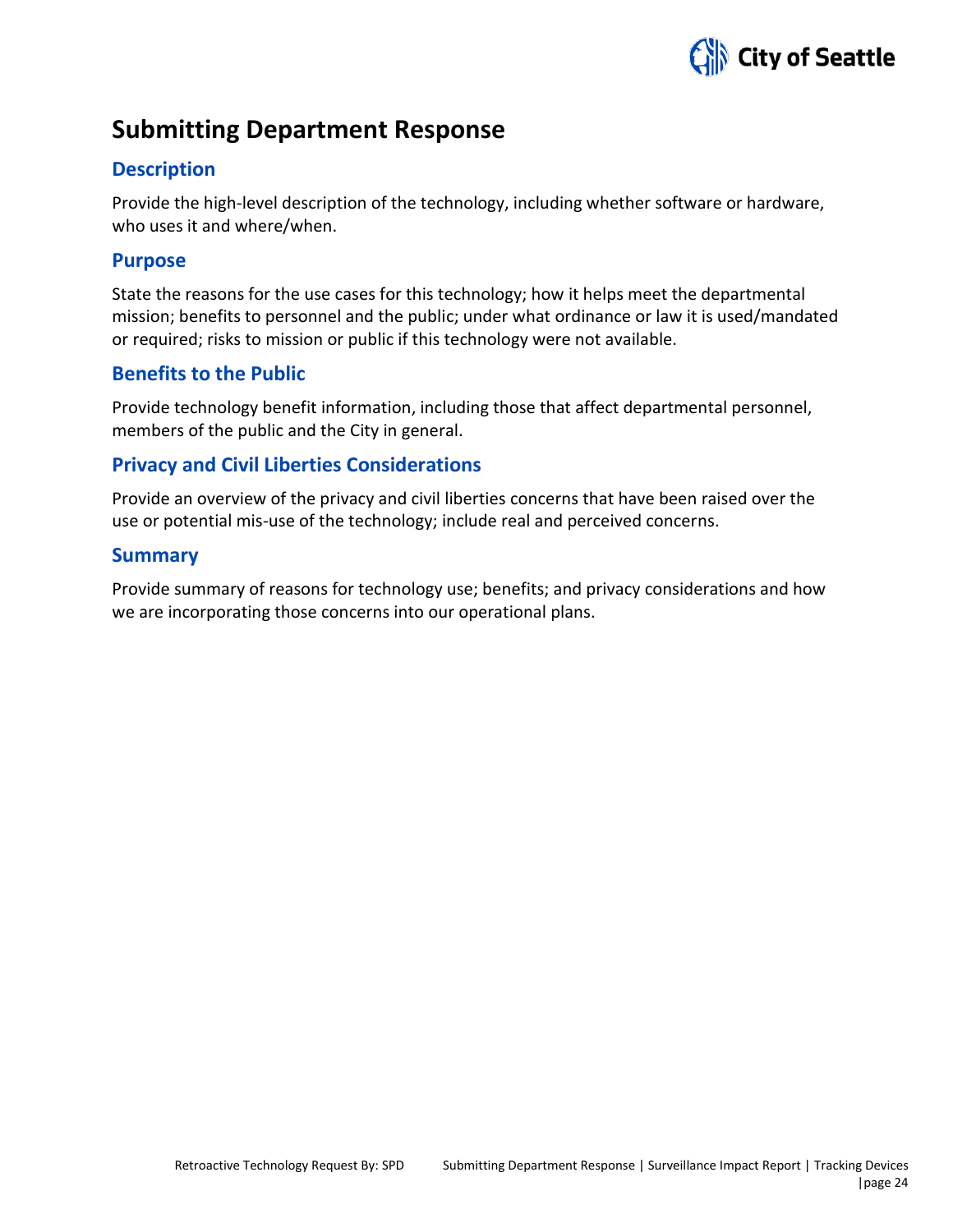

# **Appendix A: Glossary**

**Accountable:** (taken from the racial equity toolkit.) Responsive to the needs and concerns of those most impacted by the issues you are working on, particularly to communities of color and those historically underrepresented in the civic process.

**Community outcomes:** (taken from the racial equity toolkit.) The specific result you are seeking to achieve that advances racial equity.

**Contracting equity:** (taken from the racial equity toolkit.) Efforts to achieve equitable racial outcomes in the way the City spends resources, including goods and services, consultants and contracting.

**DON:** "department of neighborhoods."

**Immigrant and refugee access to services:** (taken from the racial equity toolkit.) Government services and resources are easily available and understandable to all Seattle residents, including non-native English speakers. Full and active participation of immigrant and refugee communities exists in Seattle's civic, economic and cultural life.

**Inclusive outreach and public engagement:** (taken from the racial equity toolkit.) Processes inclusive of people of diverse races, cultures, gender identities, sexual orientations and socio-economic status. Access to information, resources and civic processes so community members can effectively engage in the design and delivery of public services.

**Individual racism:** (taken from the racial equity toolkit.) Pre-judgment, bias, stereotypes about an individual or group based on race. The impacts of racism on individuals including white people internalizing privilege, and people of color internalizing oppression.

**Institutional racism:** (taken from the racial equity toolkit.) Organizational programs, policies or procedures that work to the benefit of white people and to the detriment of people of color, usually unintentionally or inadvertently.

**OCR**: "Office of Civil Rights."

**Opportunity areas:** (taken from the racial equity toolkit.) One of seven issue areas the City of Seattle is working on in partnership with the community to eliminate racial disparities and create racial equity. They include: education, health, community development, criminal justice, jobs, housing, and the environment.

**Racial equity:** (taken from the racial equity toolkit.) When social, economic and political opportunities are not predicted based upon a person's race.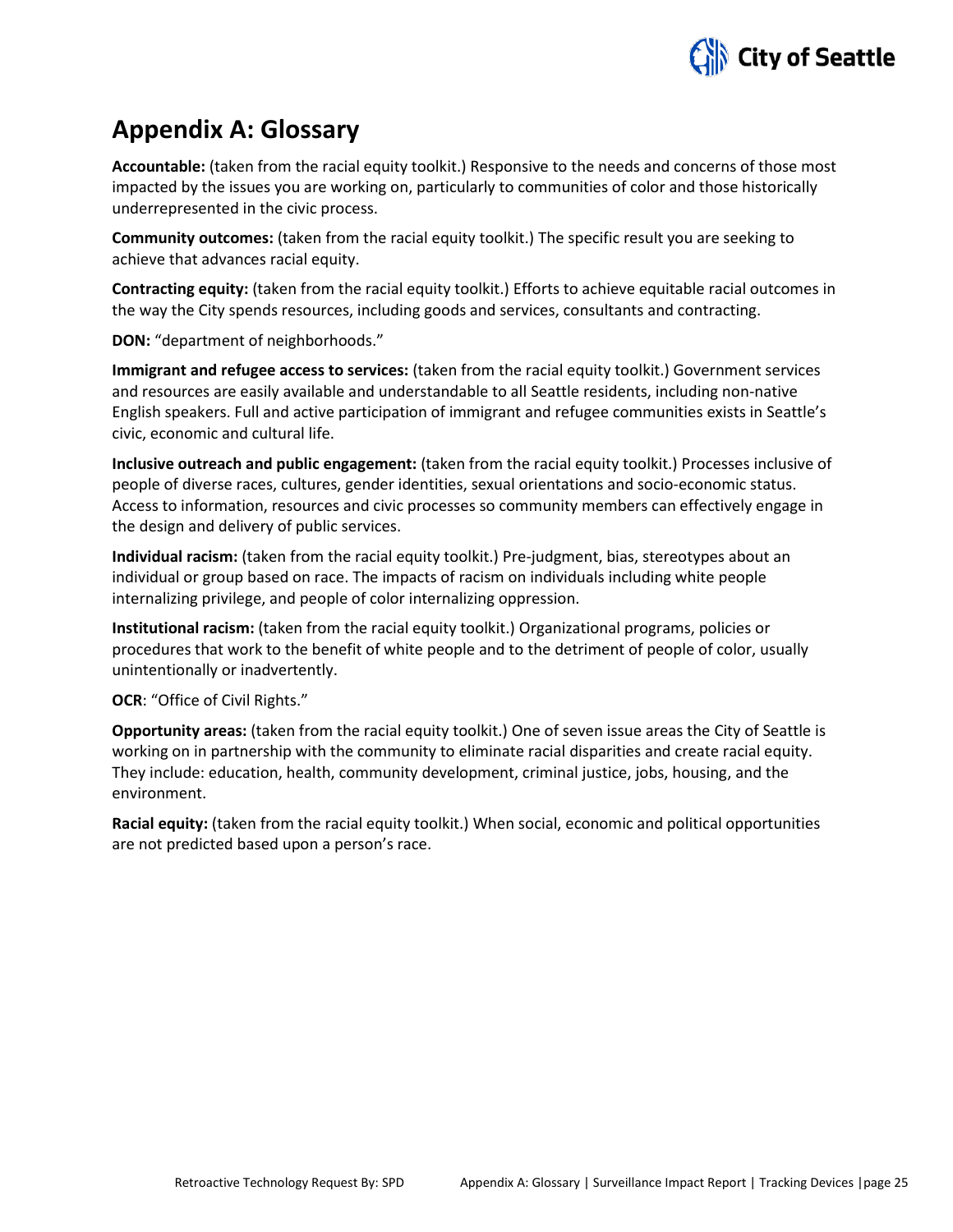

**Racial inequity:** (taken from the racial equity toolkit.) When a person's race can predict their social, economic, and political opportunities and outcomes.

**RET**: "racial equity toolkit"

**Seattle neighborhoods**: (taken from the racial equity toolkit neighborhood.) Boundaries defined for the purpose of understanding geographic areas in Seattle.

**Stakeholders:** (taken from the racial equity toolkit.) Those impacted by proposed policy, program, or budget issue who have potential concerns or issue expertise. Examples might include: specific racial/ethnic groups, other institutions like Seattle housing authority, schools, community-based organizations, change teams, City employees, unions, etc.

**Structural racism:** (taken from the racial equity toolkit.) The interplay of policies, practices and programs of multiple institutions which leads to adverse outcomes and conditions for communities of color compared to white communities that occurs within the context of racialized historical and cultural conditions.

**Surveillance ordinance**: Seattle City Council passed ordinance [125376,](http://seattle.legistar.com/LegislationDetail.aspx?ID=2981172&GUID=0B2FEFC0-822F-4907-9409-E318537E5330&Options=Advanced&Search=) also referred to as the "surveillance ordinance."



**SIR**: "surveillance impact report", a document which captures the fulfillment of the Council-defined surveillance technology review process, as required by ordinanc[e 125376.](http://seattle.legistar.com/LegislationDetail.aspx?ID=2981172&GUID=0B2FEFC0-822F-4907-9409-E318537E5330&Options=Advanced&Search=)

**Workforce equity:** (taken from the racial equity toolkit.) Ensure the City's workforce diversity reflects the diversity of Seattle.